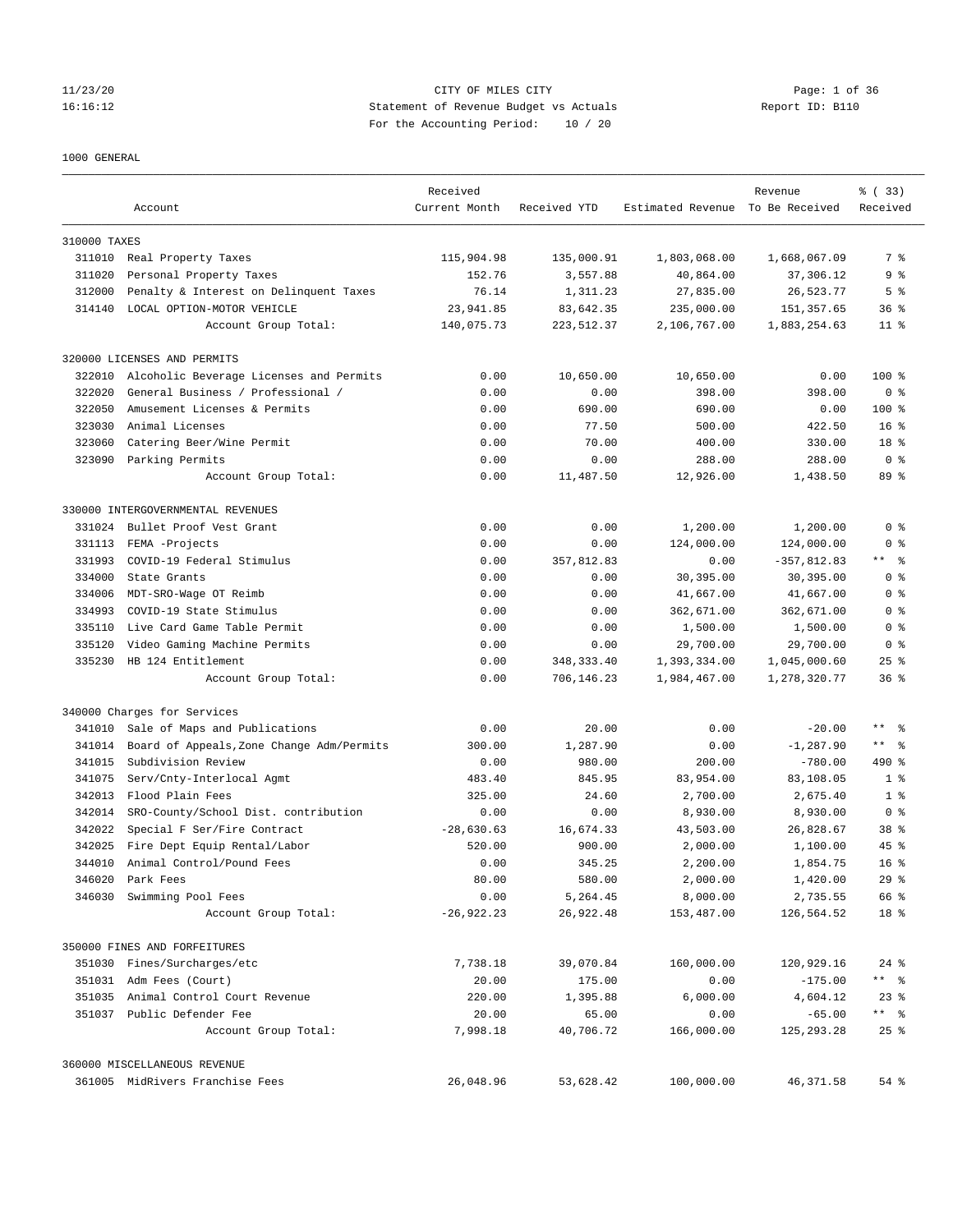# 11/23/20 CITY OF MILES CITY Page: 2 of 36 16:16:12 Statement of Revenue Budget vs Actuals Report ID: B110 For the Accounting Period: 10 / 20

#### 1000 GENERAL

|        | Account                           | Received<br>Current Month | Received YTD | Estimated Revenue | Revenue<br>To Be Received | % (33)<br>Received      |
|--------|-----------------------------------|---------------------------|--------------|-------------------|---------------------------|-------------------------|
|        |                                   |                           |              |                   |                           |                         |
| 361010 | Land Rental                       | 150.00                    | 41,617.24    | 43,891.00         | 2,273.76                  | 95%                     |
| 361020 | Building Rentals                  | 1,716.66                  | 6,866.64     | 20,600.00         | 13,733.36                 | 33 <sup>8</sup>         |
| 362020 | MISC REVENUE                      | 33,406.78                 | 40,346.21    | 0.00              | $-40, 346.21$             | $***$ $ -$              |
| 362022 | Health Ins-MMIA Emp Benefits Prog | 0.00                      | 2.42         | 0.00              | $-2.42$                   | $***$ $=$ $\frac{6}{5}$ |
| 365000 | Contributions and Donations       | 0.00                      | 520.00       | 0.00              | $-520.00$                 | ** %                    |
| 366040 | Misc.-BHS                         | 0.00                      | 0.00         | 900.00            | 900.00                    | 0 <sup>8</sup>          |
| 366050 | Sale of Junk/Salvage-PD cars      | 1,955.00                  | 4,715.00     | 2,760.00          | $-1,955.00$               | 171 %                   |
| 367000 | Sale of Junk or Salvage           | 0.00                      | 950.00       | 600.00            | $-350.00$                 | 158 <sup>8</sup>        |
|        | Account Group Total:              | 63, 277.40                | 148,645.93   | 168,751.00        | 20,105.07                 | 88 %                    |
|        | 370000 INVESTMENT EARNINGS        |                           |              |                   |                           |                         |
| 371010 | Investment Earnings               | 0.00                      | 0.00         | 10,000.00         | 10,000.00                 | 0 <sup>8</sup>          |
|        | Account Group Total:              | 0.00                      | 0.00         | 10,000.00         | 10,000.00                 | 0 <sup>8</sup>          |
|        | 380000 OTHER FINANCING SOURCES    |                           |              |                   |                           |                         |
| 383000 | Interfund Operating Transfer      | 21,262.08                 | 106, 221.57  | 618,207.00        | 511,985.43                | $17*$                   |
|        | Account Group Total:              | 21,262.08                 | 106, 221.57  | 618,207.00        | 511,985.43                | $17*$                   |
|        | Fund Total:                       | 205,691.16                | 1,263,642.80 | 5,220,605.00      | 3,956,962.20              | $24$ %                  |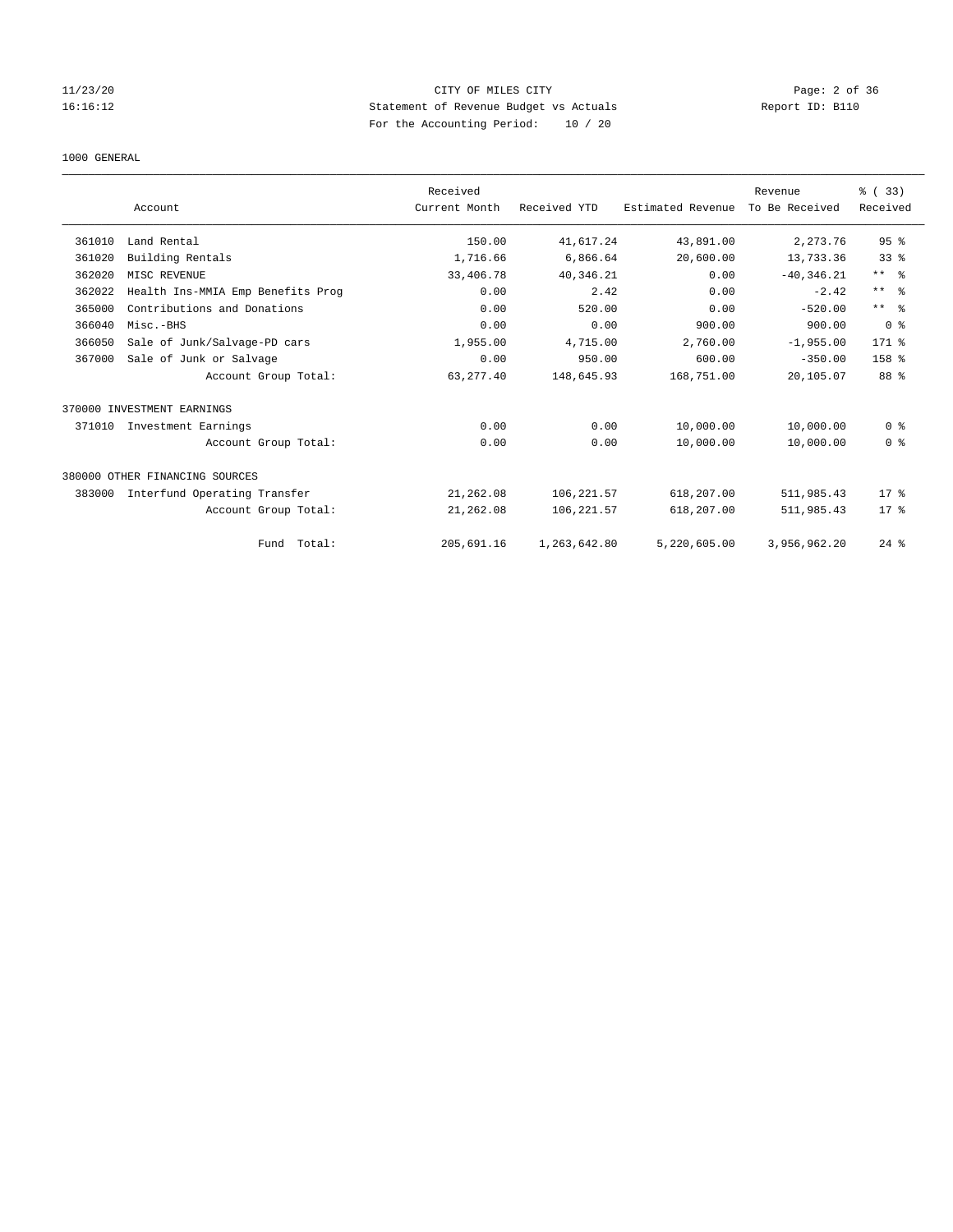# 11/23/20 CITY OF MILES CITY Page: 3 of 36 16:16:12 Statement of Revenue Budget vs Actuals Report ID: B110 For the Accounting Period: 10 / 20

# 2220 LIBRARY

|        | Account                           | Received<br>Current Month | Received YTD | Estimated Revenue | Revenue<br>To Be Received | % (33)<br>Received      |
|--------|-----------------------------------|---------------------------|--------------|-------------------|---------------------------|-------------------------|
|        | 340000 Charges for Services       |                           |              |                   |                           |                         |
| 341075 | Serv/Cnty-Interlocal Agmt         | 0.00                      | 0.00         | 41,425.00         | 41,425.00                 | 0 <sup>8</sup>          |
| 346070 | Library Fees                      | 100.25                    | 369.00       | 4,000.00          | 3,631.00                  | 9 <sup>°</sup>          |
| 346074 | Book Sales                        | 0.00                      | 163.10       | 400.00            | 236.90                    | 41 %                    |
|        | Account Group Total:              | 100.25                    | 532.10       | 45,825.00         | 45,292.90                 | 1 <sup>8</sup>          |
|        | 360000 MISCELLANEOUS REVENUE      |                           |              |                   |                           |                         |
| 362020 | MISC REVENUE                      | 0.00                      | 0.00         | 200,000.00        | 200,000.00                | 0 <sup>8</sup>          |
| 365035 | Donation-Library Board of Trustee | 50.00                     | 1,198.63     | 0.00              | $-1, 198.63$              | $***$ $=$ $\frac{6}{5}$ |
|        | Account Group Total:              | 50.00                     | 1,198.63     | 200,000.00        | 198,801.37                | 1 <sup>8</sup>          |
|        | 380000 OTHER FINANCING SOURCES    |                           |              |                   |                           |                         |
| 383000 | Interfund Operating Transfer      | 25,829.58                 | 103, 318.32  | 309,955.00        | 206,636.68                | 33%                     |
|        | Account Group Total:              | 25,829.58                 | 103, 318.32  | 309,955.00        | 206,636.68                | 33%                     |
|        | Fund Total:                       | 25,979.83                 | 105,049.05   | 555,780.00        | 450,730.95                | 19 <sup>°</sup>         |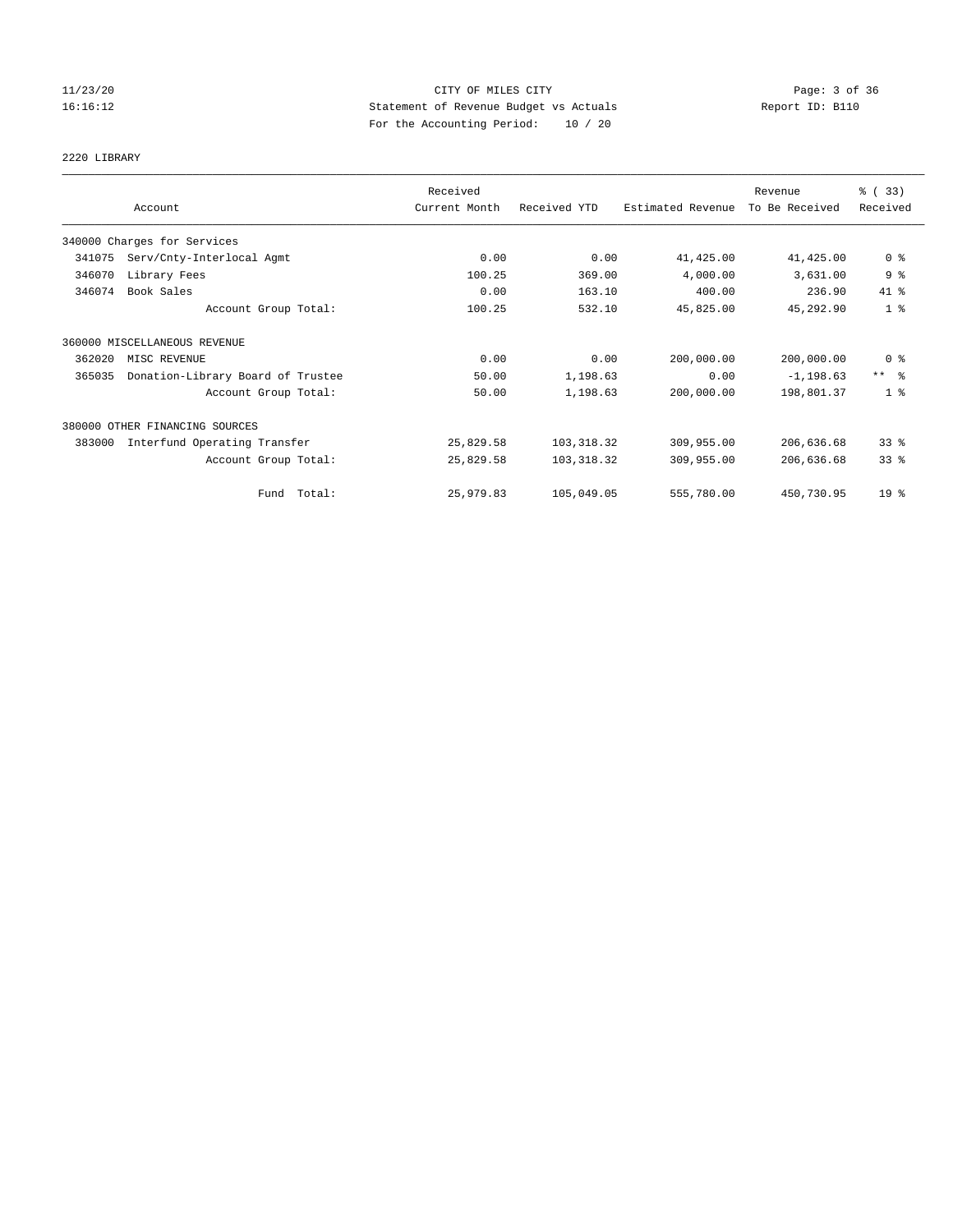# 11/23/20 CITY OF MILES CITY Page: 4 of 36 16:16:12 Statement of Revenue Budget vs Actuals Report ID: B110 For the Accounting Period: 10 / 20

2260 EMERGENCY DISASTER

|              | Account                                | Received<br>Current Month | Received YTD | Estimated Revenue | Revenue<br>To Be Received | % (33)<br>Received |
|--------------|----------------------------------------|---------------------------|--------------|-------------------|---------------------------|--------------------|
| 310000 TAXES |                                        |                           |              |                   |                           |                    |
| 311010       | Real Property Taxes                    | 0.00                      | 3.48         | 250.00            | 246.52                    | 18                 |
| 311020       | Personal Property Taxes                | 0.00                      | 0.00         | 50.00             | 50.00                     | 0 <sup>8</sup>     |
| 312000       | Penalty & Interest on Delinquent Taxes | 0.72                      | 12.48        | 30.00             | 17.52                     | $42*$              |
|              | Account Group Total:                   | 0.72                      | 15.96        | 330.00            | 314.04                    | 5 <sup>8</sup>     |
|              | Total:<br>Fund                         | 0.72                      | 15.96        | 330.00            | 314.04                    | 5 <sup>8</sup>     |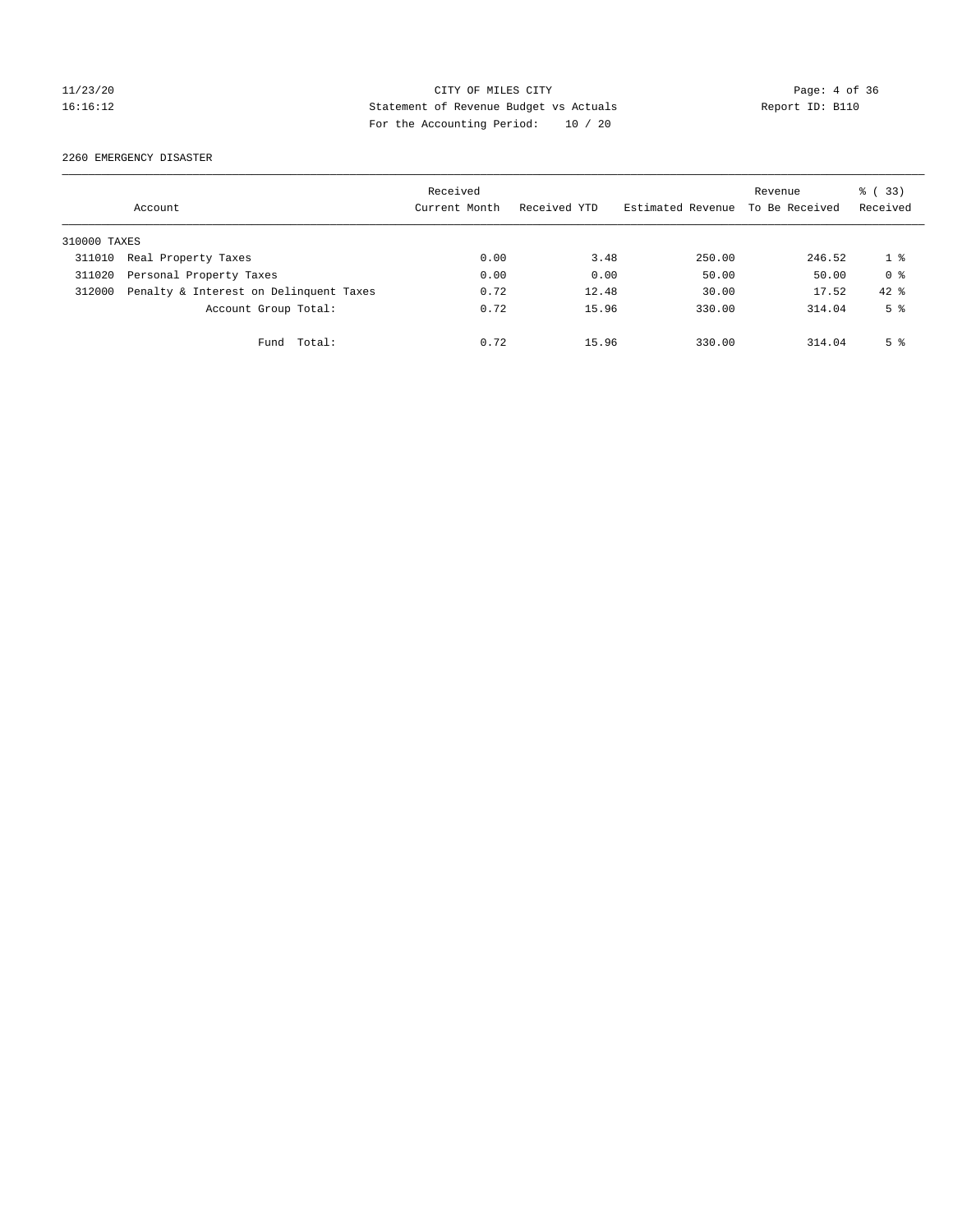# 11/23/20 CITY OF MILES CITY Page: 5 of 36 16:16:12 Statement of Revenue Budget vs Actuals Report ID: B110 For the Accounting Period: 10 / 20

#### 2270 Health

| Account                                | Received<br>Current Month | Received YTD | Estimated Revenue | Revenue<br>To Be Received | $\frac{6}{6}$ (33)<br>Received |
|----------------------------------------|---------------------------|--------------|-------------------|---------------------------|--------------------------------|
| 310000 TAXES                           |                           |              |                   |                           |                                |
| 311010<br>Real Property Taxes          | 17,914.33                 | 17,914.33    | 0.00              | $-17,914.33$              | $***$ $\approx$                |
| Account Group Total:                   | 17,914.33                 | 17,914.33    | 0.00              | $-17.914.33$              | ** %                           |
| 380000<br>OTHER FINANCING SOURCES      |                           |              |                   |                           |                                |
| Interfund Operating Transfer<br>383000 | 0.00                      | 0.00         | 13,000.00         | 13,000.00                 | 0 <sup>8</sup>                 |
| Account Group Total:                   | 0.00                      | 0.00         | 13,000.00         | 13,000.00                 | 0 <sup>8</sup>                 |
| Total:<br>Fund                         | 17,914.33                 | 17,914.33    | 13,000.00         | $-4.914.33$               | 138 <sup>8</sup>               |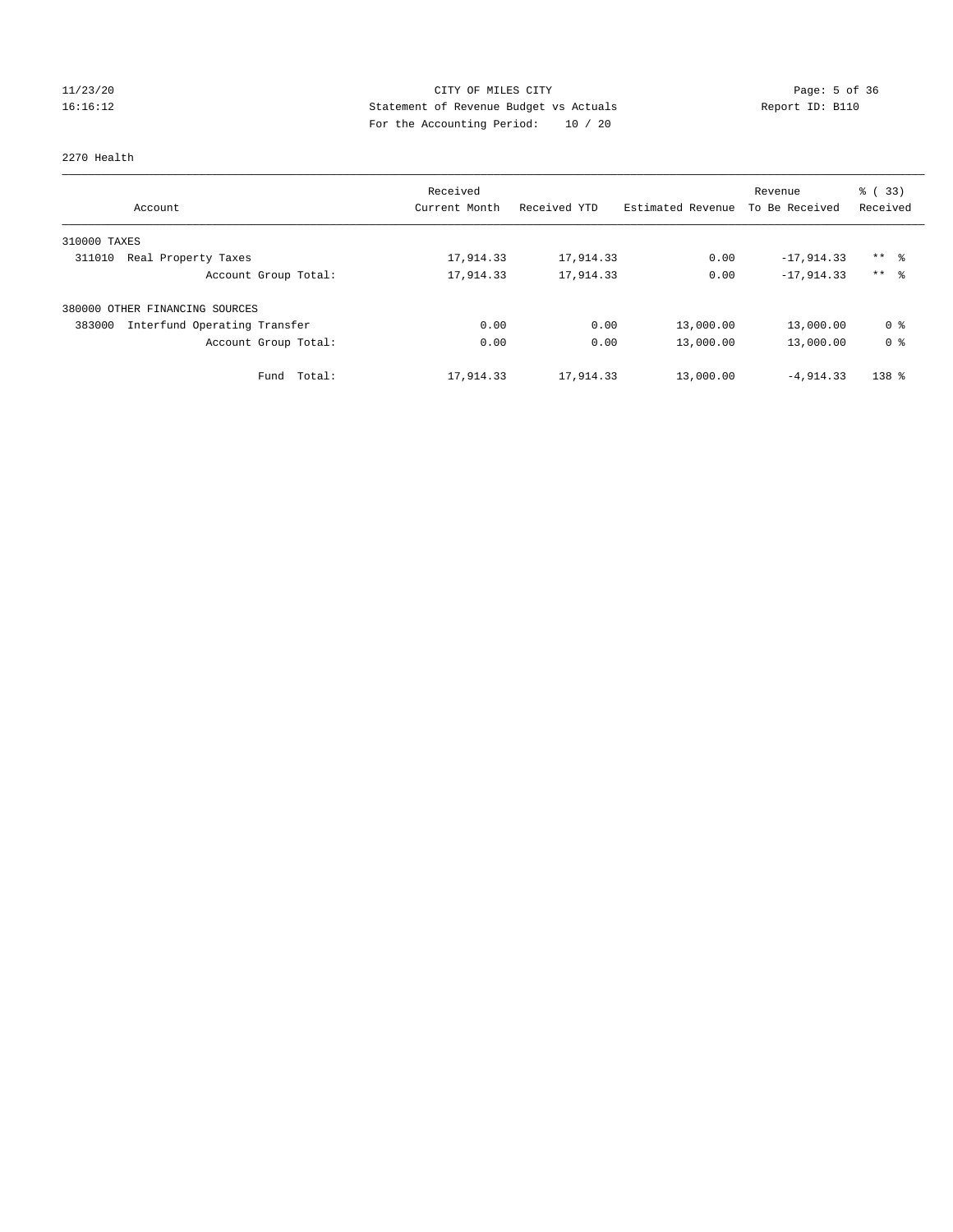# 11/23/20 CITY OF MILES CITY Page: 6 of 36 16:16:12 Statement of Revenue Budget vs Actuals Report ID: B110 For the Accounting Period: 10 / 20

2310 TIFD-Downtown

|              |                                        | Received      |              |                   | Revenue        | % (33)         |
|--------------|----------------------------------------|---------------|--------------|-------------------|----------------|----------------|
|              | Account                                | Current Month | Received YTD | Estimated Revenue | To Be Received | Received       |
| 310000 TAXES |                                        |               |              |                   |                |                |
| 311010       | Real Property Taxes                    | 8,029.57      | 8,644.70     | 76,817.00         | 68,172.30      | $11$ %         |
| 311020       | Personal Property Taxes                | 46.57         | 409.30       | 10,000.00         | 9,590.70       | 4%             |
| 312000       | Penalty & Interest on Delinquent Taxes | 0.06          | 38.07        | 0.00              | $-38.07$       | $***$ $  -$    |
|              | Account Group Total:                   | 8,076.20      | 9,092.07     | 86,817.00         | 77,724.93      | $10*$          |
| 330000       | INTERGOVERNMENTAL REVENUES             |               |              |                   |                |                |
| 331172       | Montana Main St Grant                  | 0.00          | 0.00         | 10,000.00         | 10,000.00      | 0 <sup>8</sup> |
|              | Account Group Total:                   | 0.00          | 0.00         | 10,000.00         | 10,000.00      | 0 <sup>8</sup> |
|              | 380000 OTHER FINANCING SOURCES         |               |              |                   |                |                |
| 383000       | Interfund Operating Transfer           | 0.00          | 0.00         | 2,000.00          | 2,000.00       | 0 <sup>8</sup> |
|              | Account Group Total:                   | 0.00          | 0.00         | 2,000.00          | 2,000.00       | 0 <sup>8</sup> |
|              | Fund Total:                            | 8,076.20      | 9,092.07     | 98,817.00         | 89,724.93      | 9%             |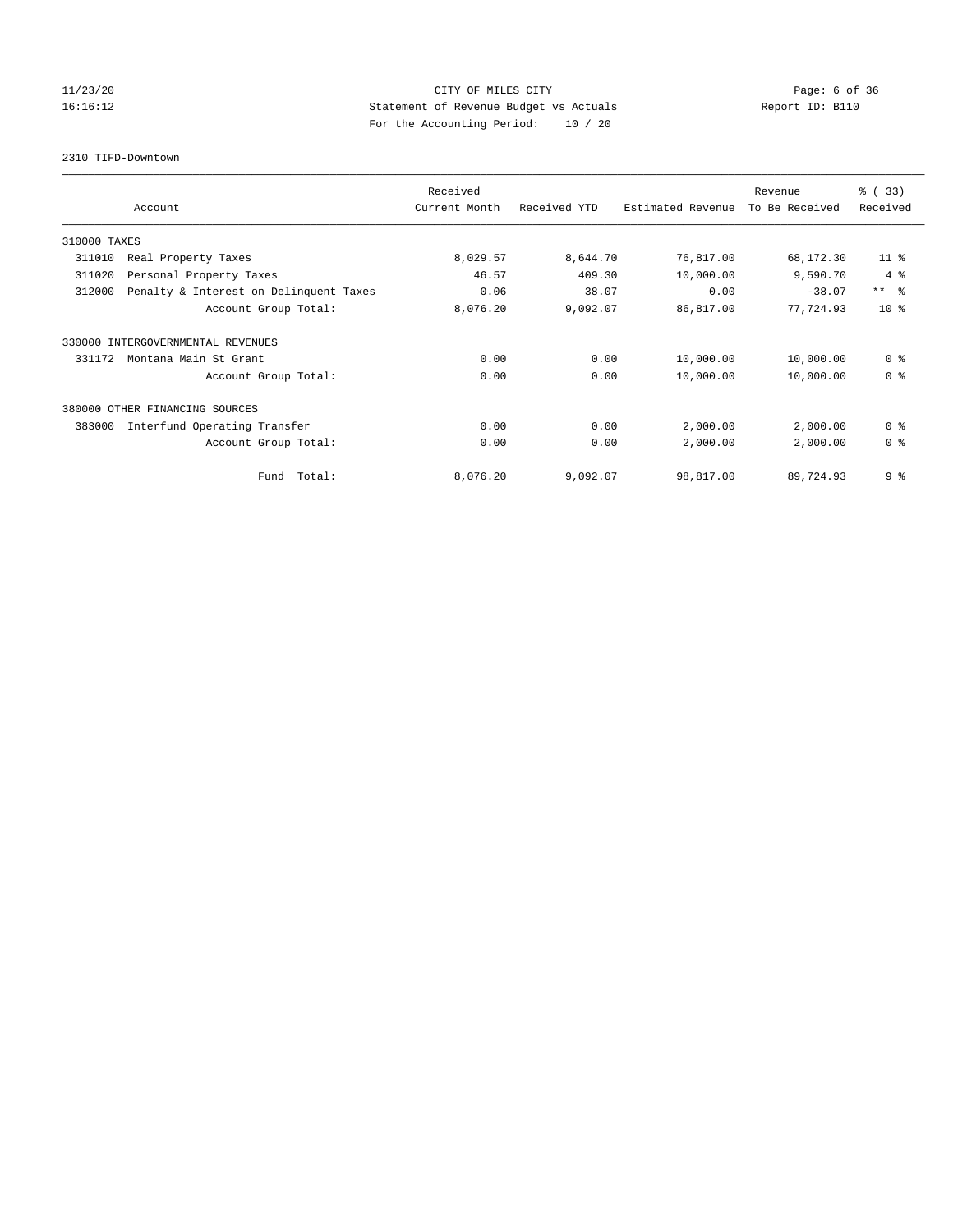# 11/23/20 CITY OF MILES CITY Page: 7 of 36 16:16:12 Statement of Revenue Budget vs Actuals Report ID: B110 For the Accounting Period: 10 / 20

2372 Permissive Medical Levy

|              | Account                                | Received<br>Current Month | Received YTD | Estimated Revenue | Revenue<br>To Be Received | 8 (33)<br>Received |
|--------------|----------------------------------------|---------------------------|--------------|-------------------|---------------------------|--------------------|
| 310000 TAXES |                                        |                           |              |                   |                           |                    |
| 311010       | Real Property Taxes                    | 122.03                    | 2,818.30     | 280,756.00        | 277.937.70                | $1 \circ$          |
| 311020       | Personal Property Taxes                | 21.77                     | 507.05       | 6, 363.00         | 5,855.95                  | 8 %                |
| 312000       | Penalty & Interest on Delinquent Taxes | 2.54                      | 43.74        | 0.00              | $-43.74$                  | ** %               |
|              | Account Group Total:                   | 146.34                    | 3,369.09     | 287, 119, 00      | 283,749.91                | 1 <sup>8</sup>     |
|              | Total:<br>Fund                         | 146.34                    | 3,369.09     | 287, 119, 00      | 283,749.91                | 1 <sup>8</sup>     |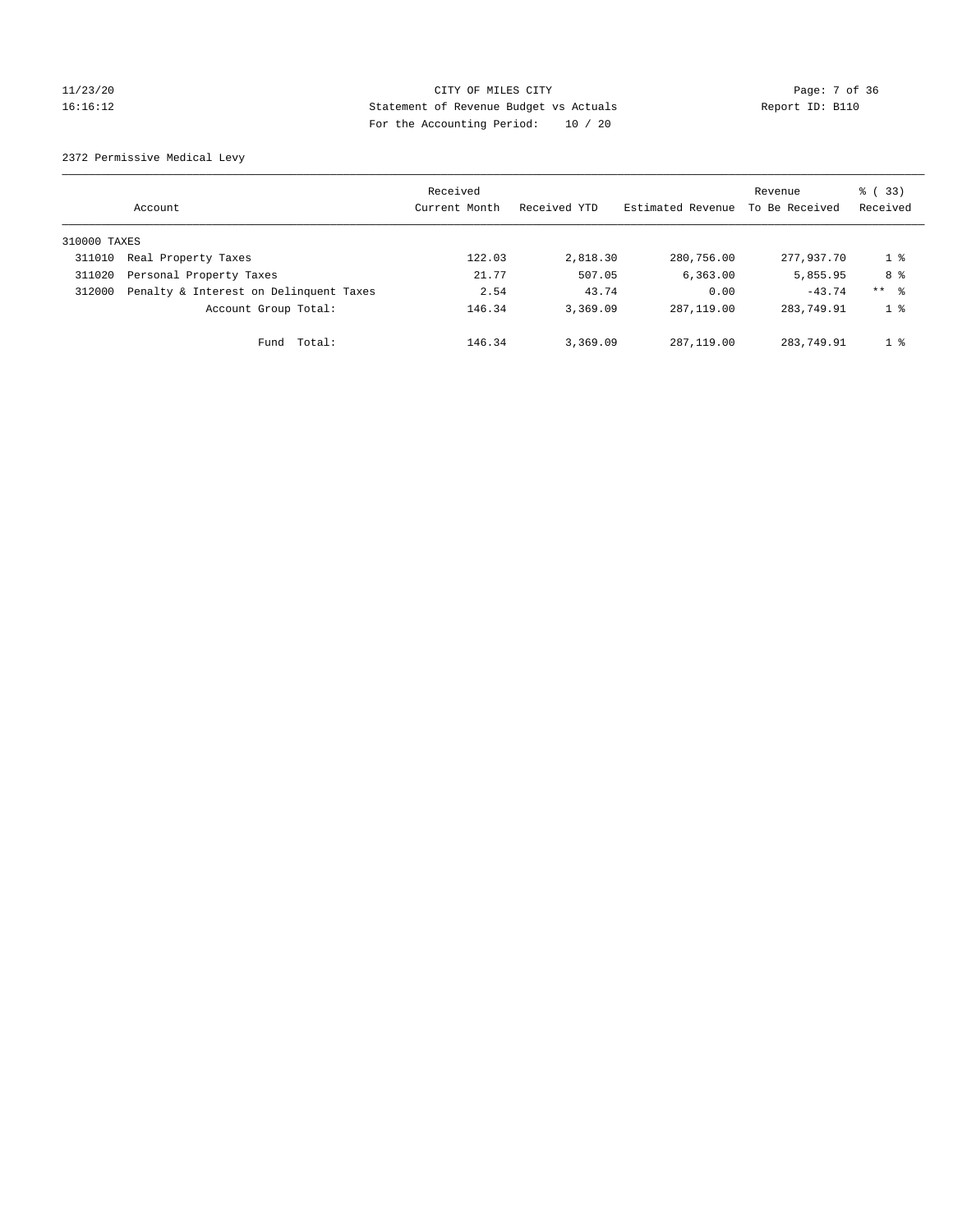# 11/23/20 CITY OF MILES CITY Page: 8 of 36 16:16:12 Statement of Revenue Budget vs Actuals Report ID: B110 For the Accounting Period: 10 / 20

#### 2390 DRUG FORFEITURE

| Account                      | Received<br>Current Month | Received YTD | Estimated Revenue | Revenue<br>To Be Received | 8 (33)<br>Received |
|------------------------------|---------------------------|--------------|-------------------|---------------------------|--------------------|
| 350000 FINES AND FORFEITURES |                           |              |                   |                           |                    |
| Drug Forfeitures<br>351013   | 0.00                      | 2,152.42     | 2,000.00          | $-152.42$                 | 108 <sup>8</sup>   |
| Account Group Total:         | 0.00                      | 2,152.42     | 2,000.00          | $-152.42$                 | 108 <sup>8</sup>   |
| Fund Total:                  | 0.00                      | 2,152.42     | 2,000.00          | $-152.42$                 | 108 <sup>8</sup>   |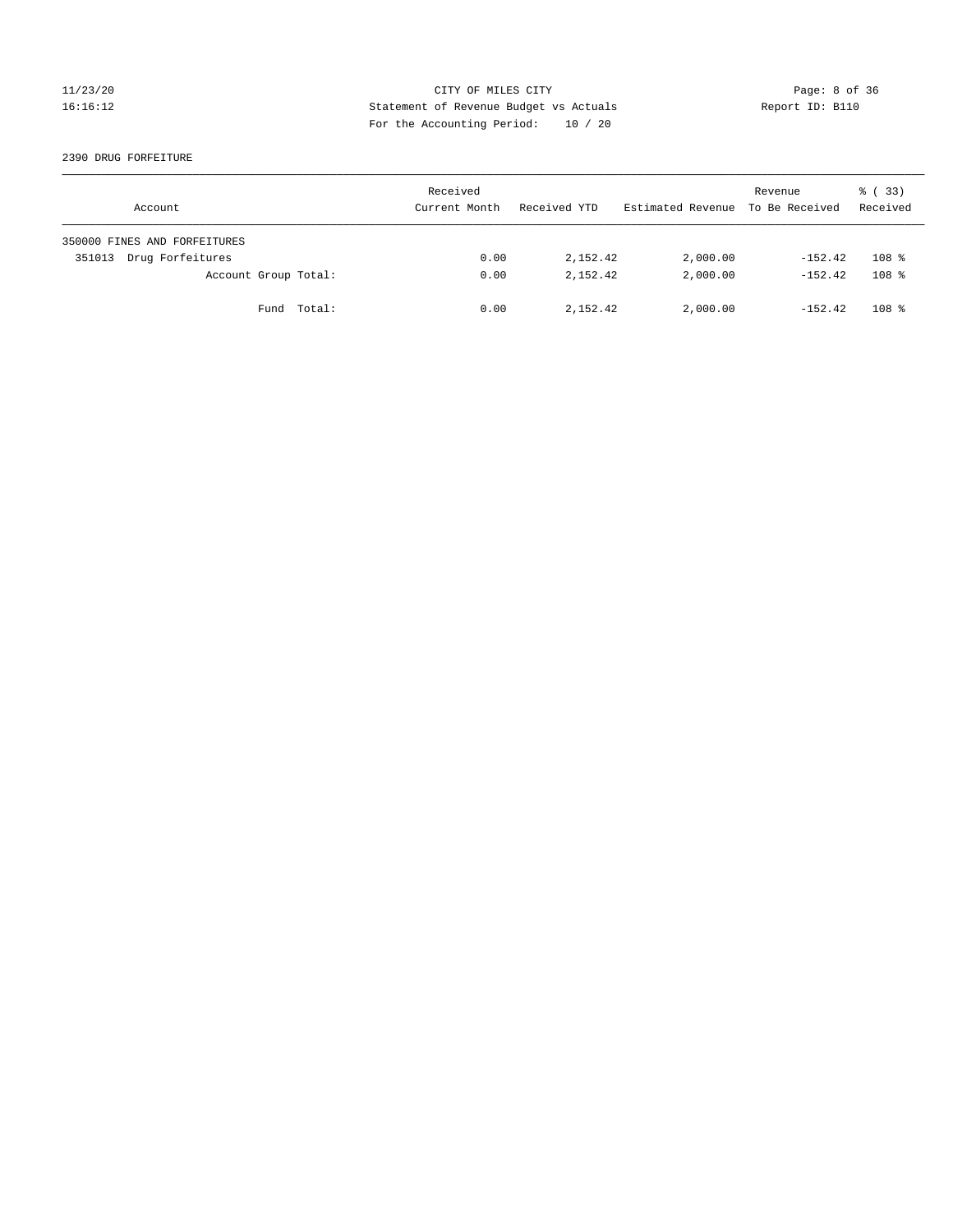# 11/23/20 CITY OF MILES CITY Page: 9 of 36 16:16:12 Statement of Revenue Budget vs Actuals Report ID: B110 For the Accounting Period: 10 / 20

#### 2394 BUILDING CODE ENFORCEMENT

| Account                              | Received<br>Current Month | Received YTD | Estimated Revenue | Revenue<br>To Be Received | 8 (33)<br>Received |
|--------------------------------------|---------------------------|--------------|-------------------|---------------------------|--------------------|
| 320000 LICENSES AND PERMITS          |                           |              |                   |                           |                    |
| Building & Related Permits<br>323010 | 5,654.50                  | 32,834.24    | 180,000.00        | 147,165.76                | 18 <sup>8</sup>    |
| Account Group Total:                 | 5,654.50                  | 32,834.24    | 180,000.00        | 147,165.76                | 18 <sup>8</sup>    |
| Fund Total:                          | 5,654.50                  | 32,834.24    | 180,000.00        | 147,165.76                | 18 <sup>°</sup>    |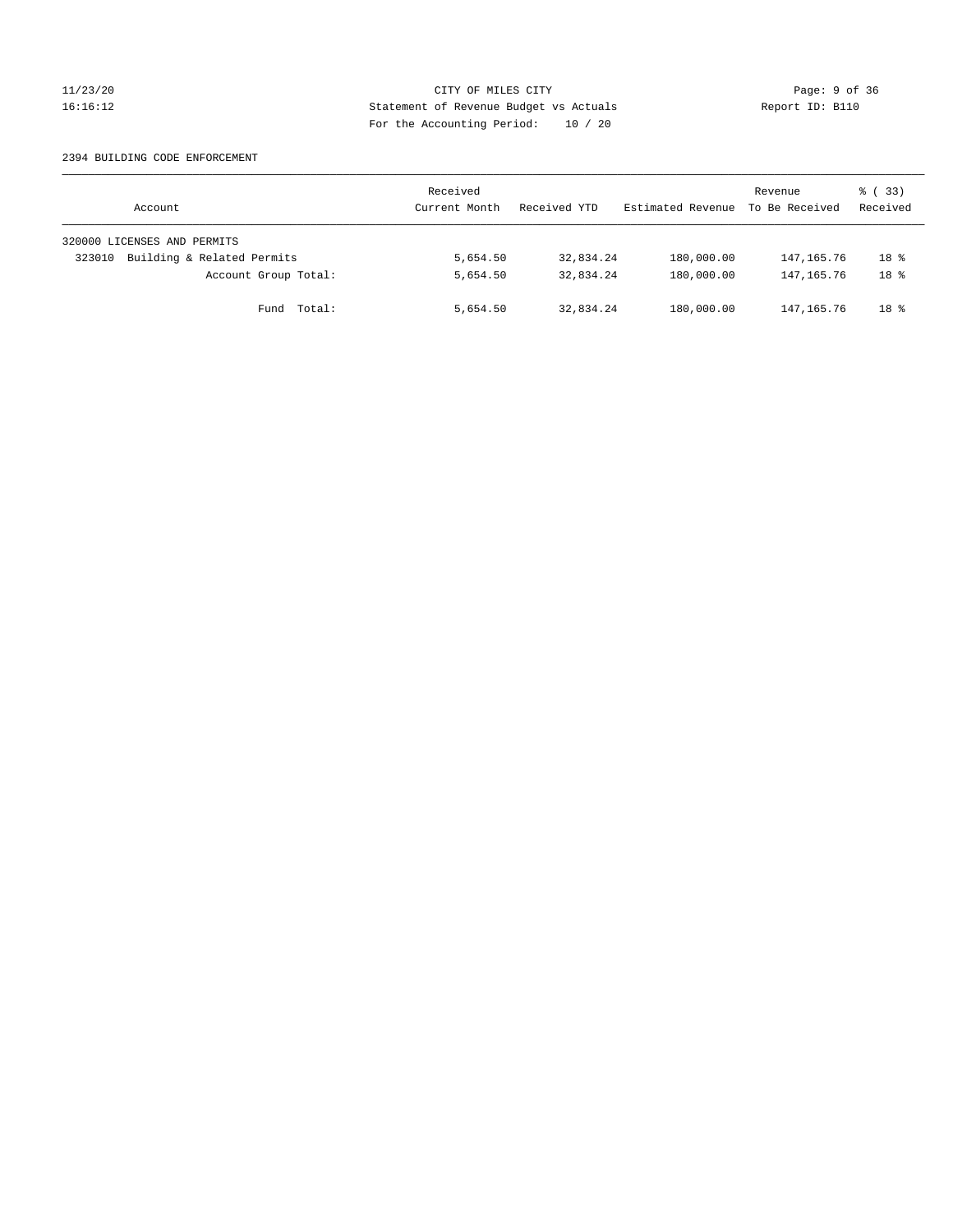# 11/23/20 Page: 10 of 36 16:16:12 Statement of Revenue Budget vs Actuals Report ID: B110 For the Accounting Period: 10 / 20

2400 LTG M D#165-(Gen City)

| Account                                            | Received<br>Current Month | Received YTD | Estimated Revenue | Revenue<br>To Be Received | $\frac{1}{6}$ (33)<br>Received |
|----------------------------------------------------|---------------------------|--------------|-------------------|---------------------------|--------------------------------|
| 360000 MISCELLANEOUS REVENUE                       |                           |              |                   |                           |                                |
| 363010<br>Maintenance Assessments                  | 18,013.91                 | 21,091.79    | 163,168.00        | 142,076.21                | $13*$                          |
| Penalty & Interest on Deling Assessments<br>363040 | 3.60                      | 201.01       | 550.00            | 348.99                    | 378                            |
| Account Group Total:                               | 18,017.51                 | 21,292.80    | 163,718.00        | 142,425.20                | 13 <sup>°</sup>                |
| INVESTMENT EARNINGS<br>370000                      |                           |              |                   |                           |                                |
| 371010<br>Investment Earnings                      | 0.00                      | 0.00         | 1,100.00          | 1,100.00                  | 0 <sup>8</sup>                 |
| Account Group Total:                               | 0.00                      | 0.00         | 1,100.00          | 1,100.00                  | 0 <sup>8</sup>                 |
| Fund Total:                                        | 18,017.51                 | 21,292.80    | 164,818.00        | 143,525.20                | $13*$                          |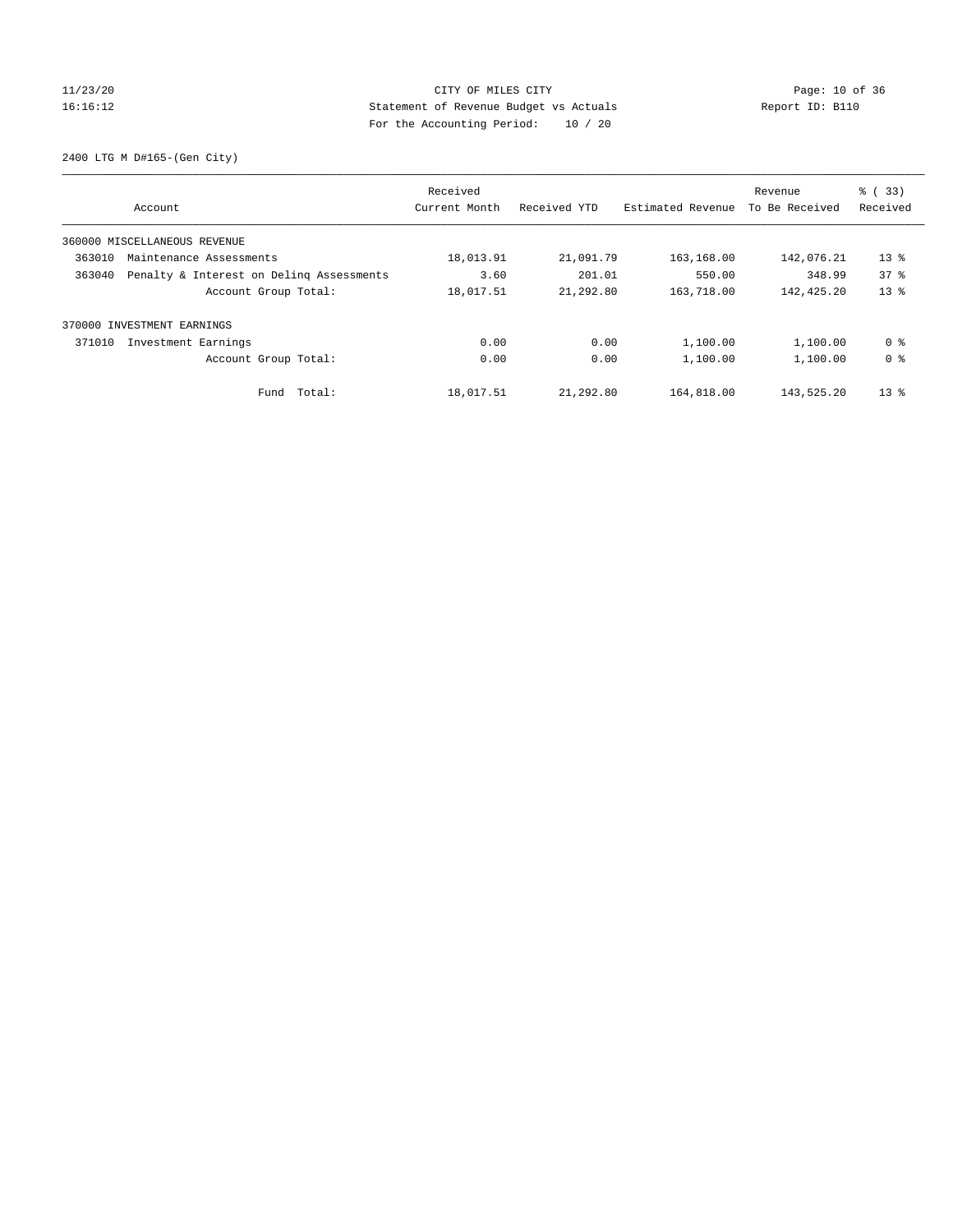# 11/23/20 Page: 11 of 36 16:16:12 Statement of Revenue Budget vs Actuals Report ID: B110 For the Accounting Period: 10 / 20

2420 LTG M D#167-(MilesAddn Etc)

|        | Account                                  | Received<br>Current Month | Received YTD | Estimated Revenue | Revenue<br>To Be Received | % (33)<br>Received |
|--------|------------------------------------------|---------------------------|--------------|-------------------|---------------------------|--------------------|
|        | 360000 MISCELLANEOUS REVENUE             |                           |              |                   |                           |                    |
| 363010 | Maintenance Assessments                  | 1,184.48                  | 1,453.31     | 15,778.00         | 14,324.69                 | 9 <sub>8</sub>     |
| 363040 | Penalty & Interest on Deling Assessments | 3.43                      | 17.09        | 100.00            | 82.91                     | $17*$              |
|        | Account Group Total:                     | 1,187.91                  | 1,470.40     | 15,878.00         | 14,407.60                 | 9 <sub>8</sub>     |
|        | 370000 INVESTMENT EARNINGS               |                           |              |                   |                           |                    |
| 371010 | Investment Earnings                      | 0.00                      | 0.00         | 300.00            | 300.00                    | 0 <sup>8</sup>     |
|        | Account Group Total:                     | 0.00                      | 0.00         | 300.00            | 300.00                    | 0 <sup>8</sup>     |
|        | Fund Total:                              | 1,187.91                  | 1,470.40     | 16,178.00         | 14,707.60                 | 9 %                |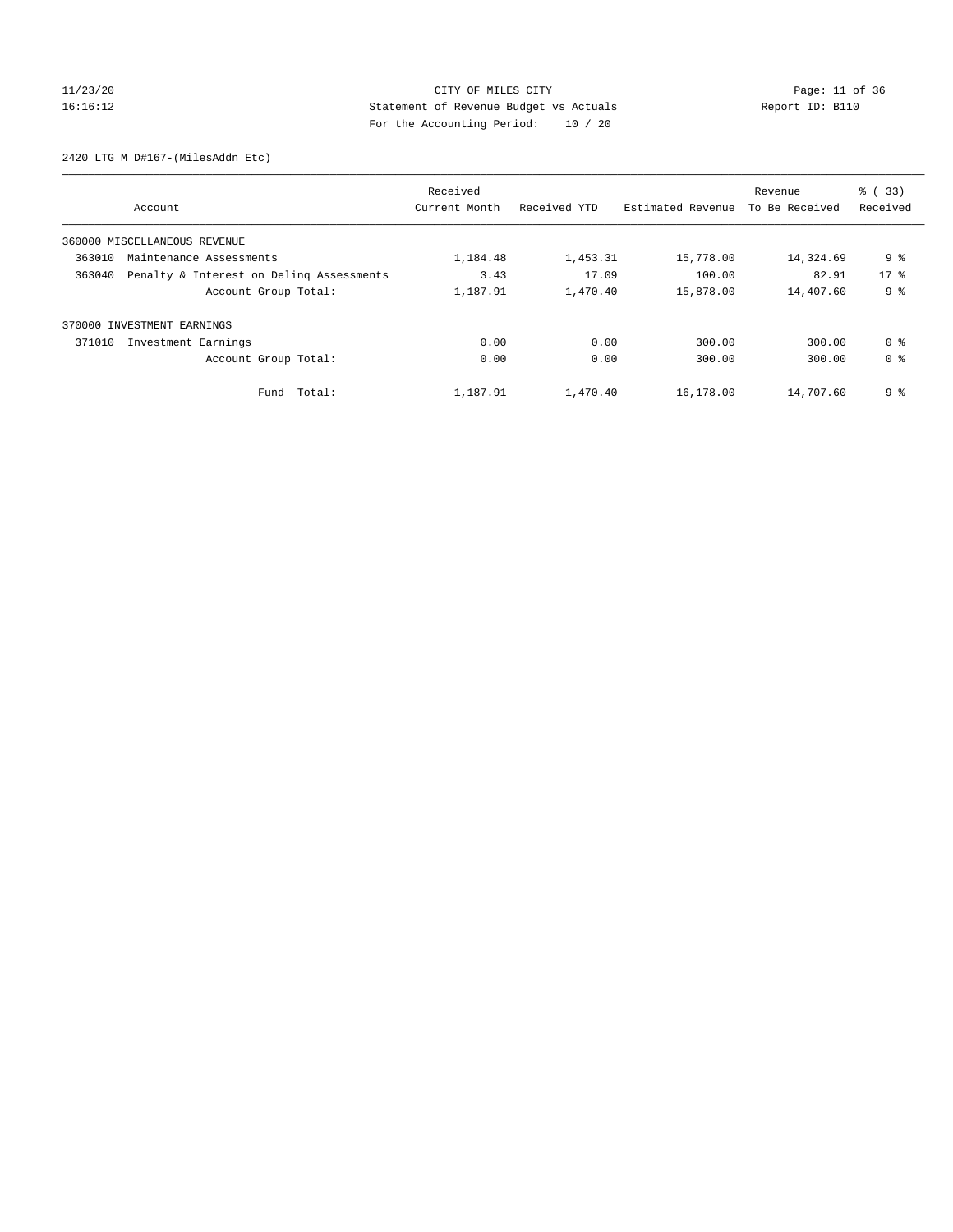# 11/23/20 Page: 12 of 36 16:16:12 Statement of Revenue Budget vs Actuals Report ID: B110 For the Accounting Period: 10 / 20

2430 LTG M D#171-(Balsam Est)

|                                                    | Received      |              |                   | Revenue        | % (33)         |
|----------------------------------------------------|---------------|--------------|-------------------|----------------|----------------|
| Account                                            | Current Month | Received YTD | Estimated Revenue | To Be Received | Received       |
| 360000 MISCELLANEOUS REVENUE                       |               |              |                   |                |                |
| 363010<br>Maintenance Assessments                  | 356.62        | 356.62       | 4,734.00          | 4,377.38       | 8 %            |
| 363040<br>Penalty & Interest on Deling Assessments | 0.00          | 0.00         | 15.00             | 15.00          | 0 <sup>8</sup> |
| Account Group Total:                               | 356.62        | 356.62       | 4,749.00          | 4,392.38       | 8 %            |
| 370000 INVESTMENT EARNINGS                         |               |              |                   |                |                |
| Investment Earnings<br>371010                      | 0.00          | 0.00         | 300.00            | 300.00         | 0 <sup>8</sup> |
| Account Group Total:                               | 0.00          | 0.00         | 300.00            | 300.00         | 0 <sup>8</sup> |
| Total:<br>Fund                                     | 356.62        | 356.62       | 5,049.00          | 4,692.38       | 7 %            |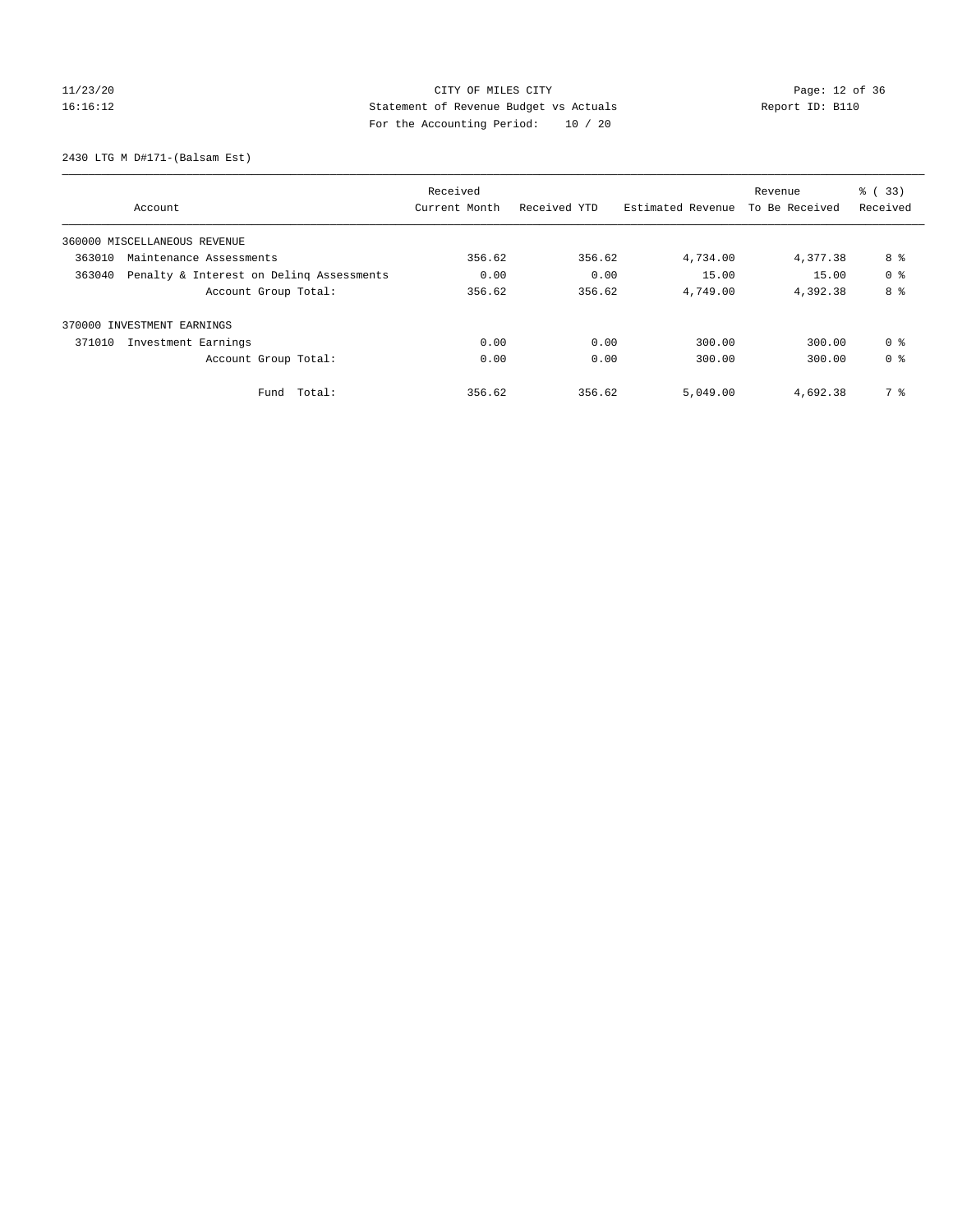# 11/23/20 Page: 13 of 36 16:16:12 Statement of Revenue Budget vs Actuals Report ID: B110 For the Accounting Period: 10 / 20

2440 LTG M D#172-(Main Str)

|        | Account                                  | Received<br>Current Month | Received YTD | Estimated Revenue | Revenue<br>To Be Received | % (33)<br>Received |
|--------|------------------------------------------|---------------------------|--------------|-------------------|---------------------------|--------------------|
|        | 360000 MISCELLANEOUS REVENUE             |                           |              |                   |                           |                    |
| 363010 | Maintenance Assessments                  | 4,388.05                  | 4,661.21     | 30,533.00         | 25,871.79                 | 15 <sup>8</sup>    |
| 363040 | Penalty & Interest on Deling Assessments | 0.00                      | 16.97        | 100.00            | 83.03                     | $17*$              |
|        | Account Group Total:                     | 4,388.05                  | 4,678.18     | 30,633.00         | 25,954.82                 | 15 <sup>°</sup>    |
|        | 370000 INVESTMENT EARNINGS               |                           |              |                   |                           |                    |
| 371010 | Investment Earnings                      | 0.00                      | 0.00         | 75.00             | 75.00                     | 0 <sup>8</sup>     |
|        | Account Group Total:                     | 0.00                      | 0.00         | 75.00             | 75.00                     | 0 <sup>8</sup>     |
|        | Fund Total:                              | 4,388.05                  | 4,678.18     | 30,708.00         | 26,029.82                 | 15 <sub>8</sub>    |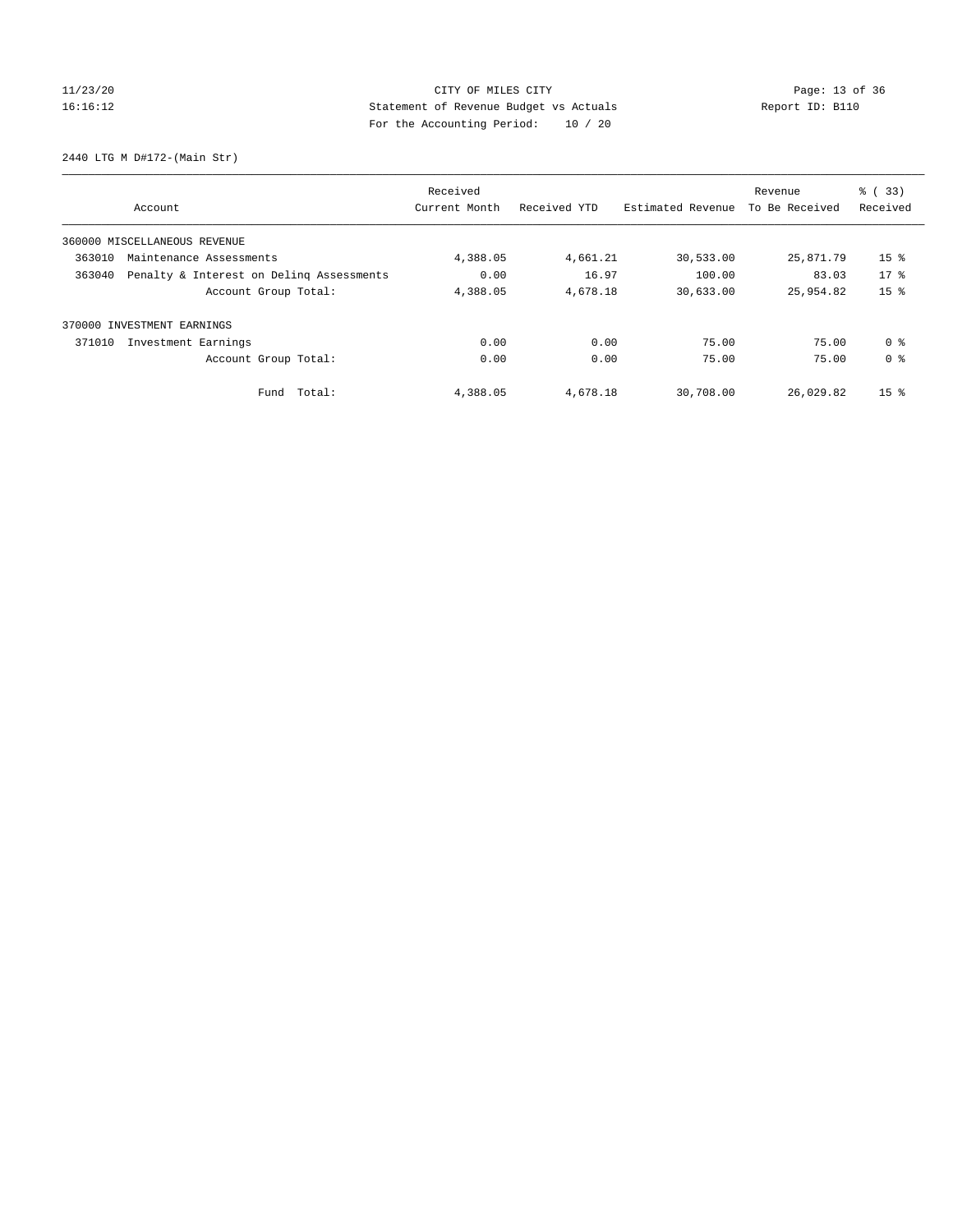# 11/23/20 Page: 14 of 36 16:16:12 Statement of Revenue Budget vs Actuals Report ID: B110 For the Accounting Period: 10 / 20

2450 LTG M D#195-(SG-Trico)

|        |                                          | Received      |              |                   | Revenue        | % (33)          |
|--------|------------------------------------------|---------------|--------------|-------------------|----------------|-----------------|
|        | Account                                  | Current Month | Received YTD | Estimated Revenue | To Be Received | Received        |
|        | 360000 MISCELLANEOUS REVENUE             |               |              |                   |                |                 |
| 363010 | Maintenance Assessments                  | 345.28        | 371.36       | 3,172.00          | 2,800.64       | $12$ %          |
| 363040 | Penalty & Interest on Deling Assessments | 0.00          | 1.27         | 10.00             | 8.73           | 13 <sup>8</sup> |
|        | Account Group Total:                     | 345.28        | 372.63       | 3,182.00          | 2,809.37       | 12 <sup>8</sup> |
|        | 370000 INVESTMENT EARNINGS               |               |              |                   |                |                 |
| 371010 | Investment Earnings                      | 0.00          | 0.00         | 75.00             | 75.00          | 0 <sup>8</sup>  |
|        | Account Group Total:                     | 0.00          | 0.00         | 75.00             | 75.00          | 0 <sup>8</sup>  |
|        | Fund Total:                              | 345.28        | 372.63       | 3,257.00          | 2,884.37       | $11$ %          |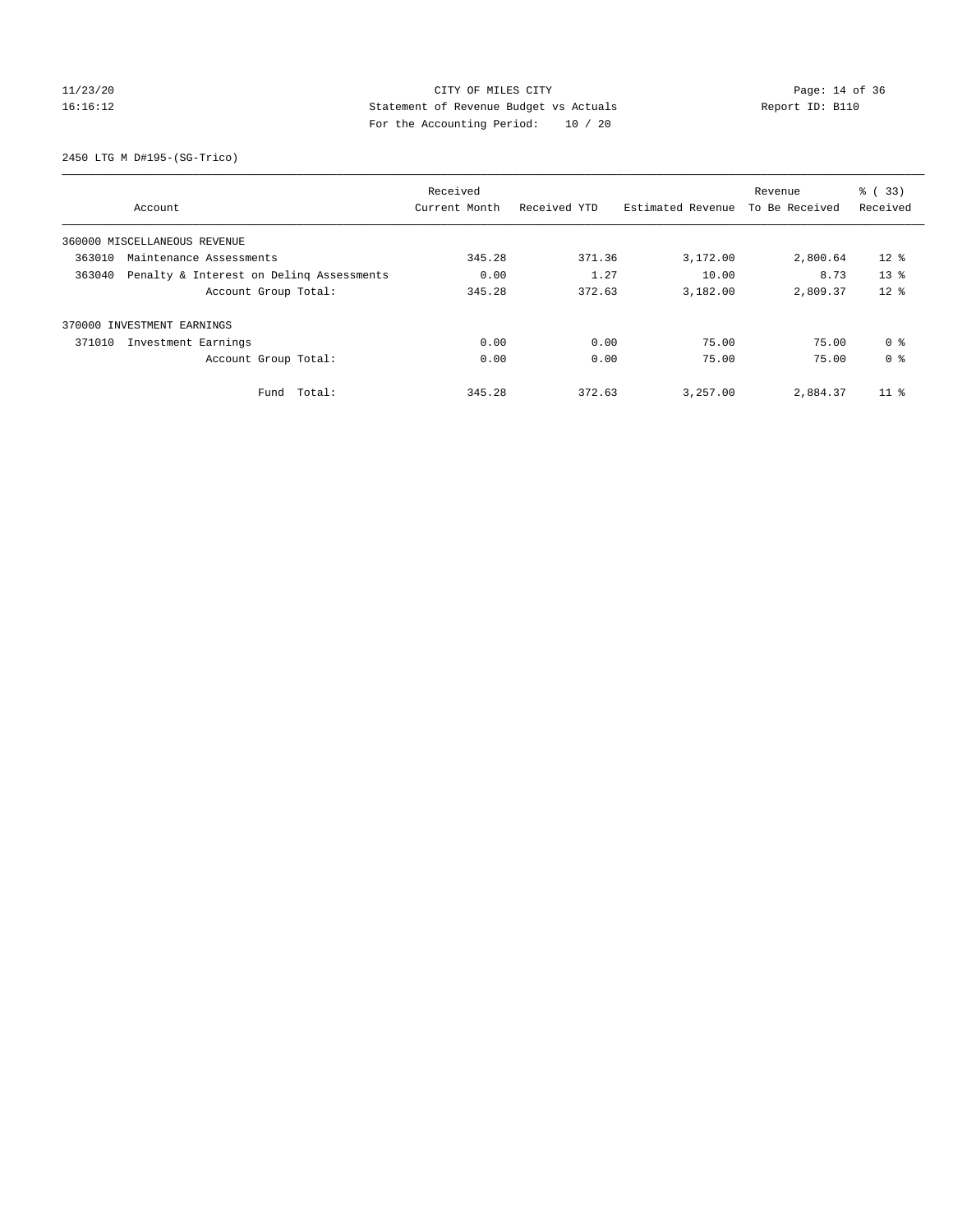# 11/23/20 Page: 15 of 36 CITY OF MILES CITY CONTROL PAGE: 15 of 36 16:16:12 Statement of Revenue Budget vs Actuals Report ID: B110 For the Accounting Period: 10 / 20

2470 LTG M D#202-(SG-MDU&NV)

|        |                                          | Received      |              |                   | Revenue        | % (33)          |
|--------|------------------------------------------|---------------|--------------|-------------------|----------------|-----------------|
|        | Account                                  | Current Month | Received YTD | Estimated Revenue | To Be Received | Received        |
|        | 360000 MISCELLANEOUS REVENUE             |               |              |                   |                |                 |
| 363010 | Maintenance Assessments                  | 410.82        | 623.04       | 5,542.00          | 4,918.96       | 11 <sup>8</sup> |
| 363040 | Penalty & Interest on Deling Assessments | 8.97          | 20.00        | 75.00             | 55.00          | 278             |
|        | Account Group Total:                     | 419.79        | 643.04       | 5,617.00          | 4,973.96       | $11*$           |
| 370000 | INVESTMENT EARNINGS                      |               |              |                   |                |                 |
| 371010 | Investment Earnings                      | 0.00          | 0.00         | 50.00             | 50.00          | 0 <sup>8</sup>  |
|        | Account Group Total:                     | 0.00          | 0.00         | 50.00             | 50.00          | 0 <sup>8</sup>  |
|        | Fund Total:                              | 419.79        | 643.04       | 5,667.00          | 5,023.96       | $11*$           |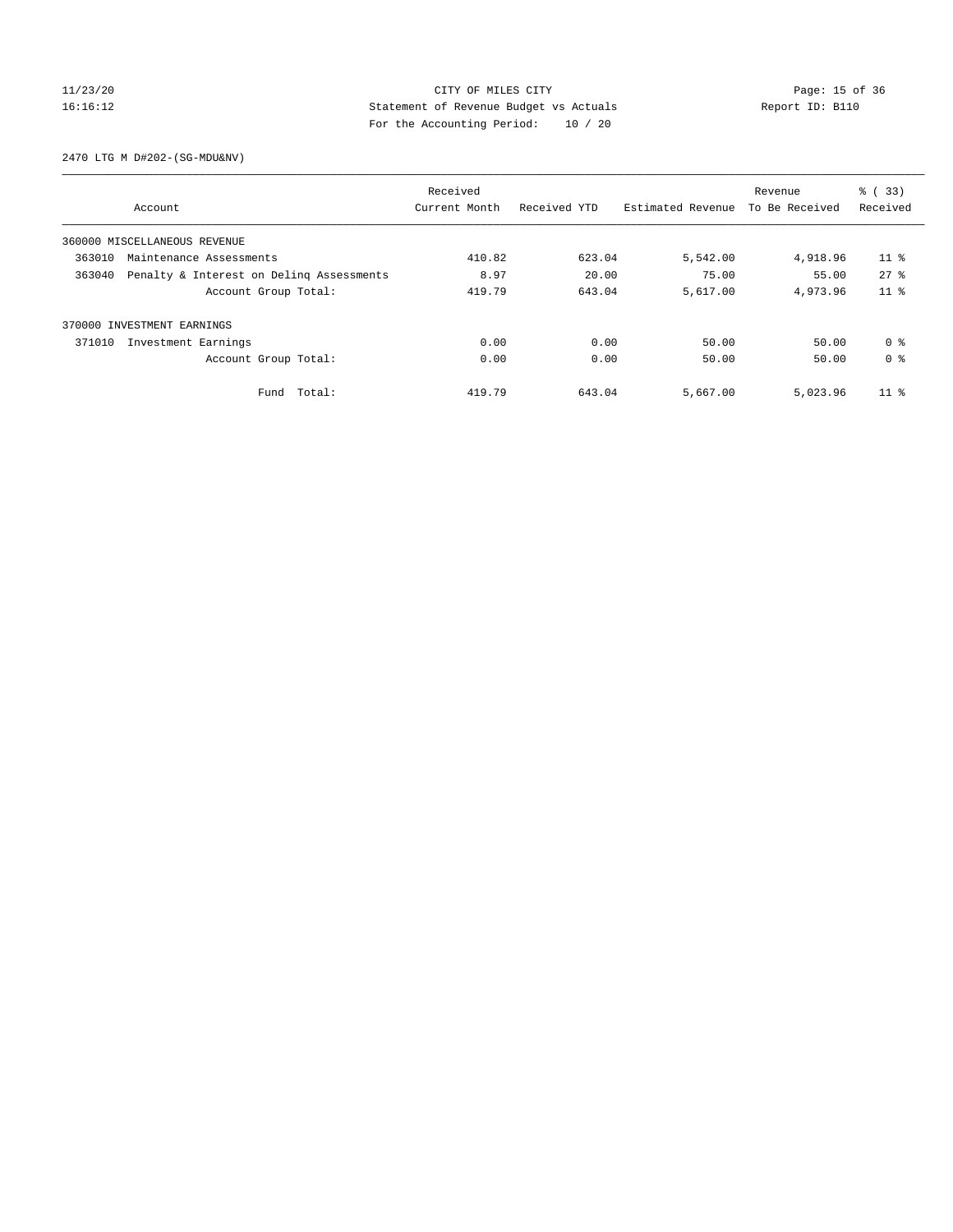# 11/23/20 Page: 16 of 36 CITY OF MILES CITY CHANGES CONTROL PAGE: 16 of 36 16:16:12 Statement of Revenue Budget vs Actuals Report ID: B110 For the Accounting Period: 10 / 20

2480 LTG M M#173-(Milestown Estates)

|        |                                          | Received      |              |                   | Revenue        | % (33)         |
|--------|------------------------------------------|---------------|--------------|-------------------|----------------|----------------|
|        | Account                                  | Current Month | Received YTD | Estimated Revenue | To Be Received | Received       |
|        | 360000 MISCELLANEOUS REVENUE             |               |              |                   |                |                |
| 363010 | Maintenance Assessments                  | 181.88        | 181.88       | 3,276.00          | 3,094.12       | 6 %            |
| 363040 | Penalty & Interest on Deling Assessments | 0.00          | 0.00         | 10.00             | 10.00          | 0 <sup>8</sup> |
|        | Account Group Total:                     | 181.88        | 181.88       | 3,286.00          | 3,104.12       | 6 %            |
|        | 370000 INVESTMENT EARNINGS               |               |              |                   |                |                |
| 371010 | Investment Earnings                      | 0.00          | 0.00         | 20.00             | 20.00          | 0 <sup>8</sup> |
|        | Account Group Total:                     | 0.00          | 0.00         | 20.00             | 20.00          | 0 <sup>8</sup> |
|        | Total:<br>Fund                           | 181.88        | 181.88       | 3,306.00          | 3,124.12       | 6 %            |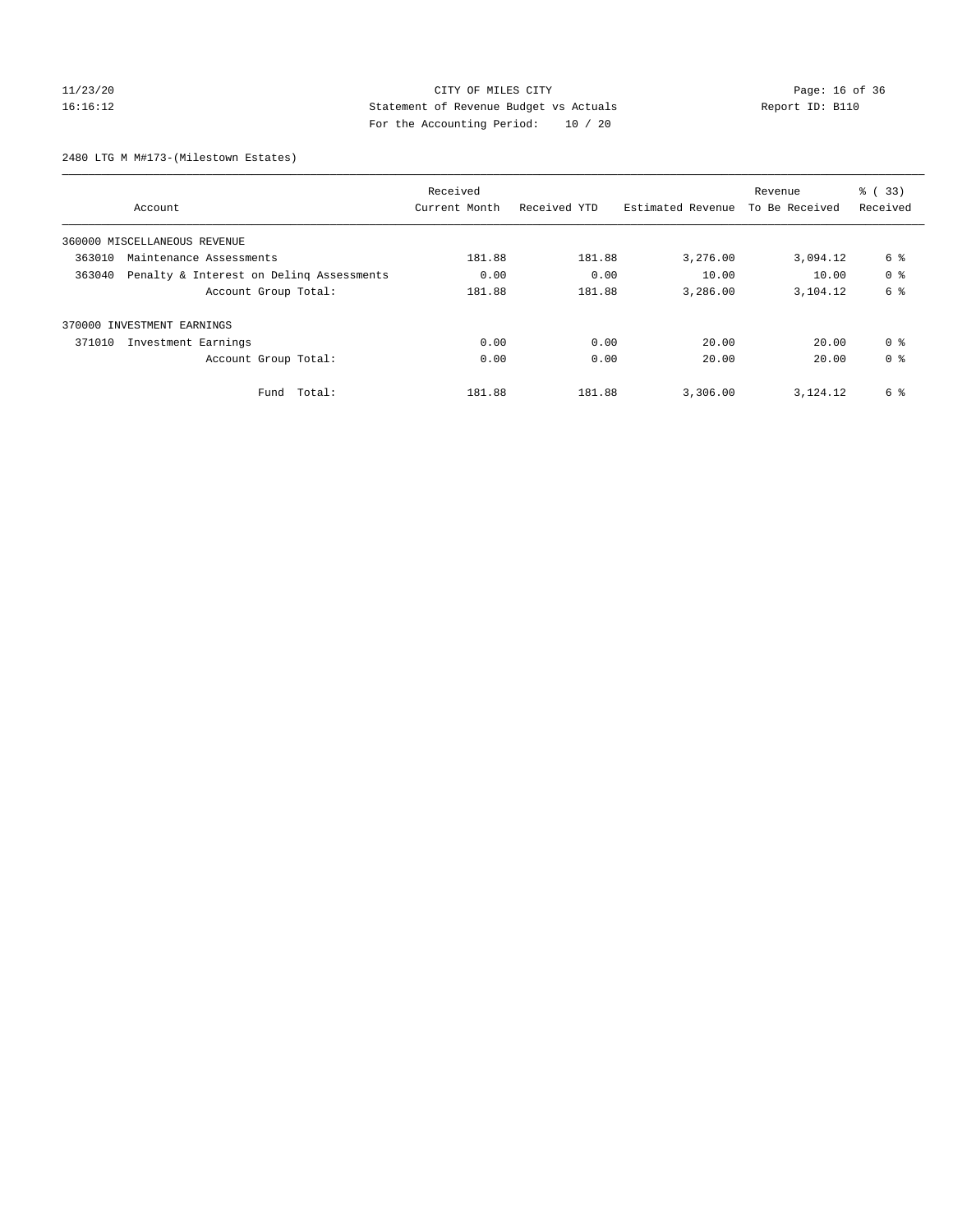# 11/23/20 Page: 17 of 36 16:16:12 Statement of Revenue Budget vs Actuals Report ID: B110 For the Accounting Period: 10 / 20

2510 STR MAINT DIST #204

|        |                                          | Received      |              |                   | Revenue        | % (33)                  |
|--------|------------------------------------------|---------------|--------------|-------------------|----------------|-------------------------|
|        | Account                                  | Current Month | Received YTD | Estimated Revenue | To Be Received | Received                |
|        | 330000 INTERGOVERNMENTAL REVENUES        |               |              |                   |                |                         |
| 331113 | FEMA -Projects                           | 0.00          | 0.00         | 18,400.00         | 18,400.00      | 0 <sup>8</sup>          |
|        | Account Group Total:                     | 0.00          | 0.00         | 18,400.00         | 18,400.00      | 0 <sup>8</sup>          |
|        | 360000 MISCELLANEOUS REVENUE             |               |              |                   |                |                         |
| 362020 | MISC REVENUE                             | 0.00          | 10,422.50    | 0.00              | $-10, 422.50$  | $***$ $=$ $\frac{6}{5}$ |
| 363010 | Maintenance Assessments                  | 177,560.92    | 198,532.04   | 1,803,521.00      | 1,604,988.96   | $11*$                   |
| 363040 | Penalty & Interest on Deling Assessments | 95.10         | 1,474.00     | 4,000.00          | 2,526.00       | 37 <sup>8</sup>         |
|        | Account Group Total:                     | 177,656.02    | 210, 428.54  | 1,807,521.00      | 1,597,092.46   | $12*$                   |
|        | 370000 INVESTMENT EARNINGS               |               |              |                   |                |                         |
| 371010 | Investment Earnings                      | 0.00          | 0.00         | 10,000.00         | 10,000.00      | 0 <sup>8</sup>          |
|        | Account Group Total:                     | 0.00          | 0.00         | 10,000.00         | 10,000.00      | 0 <sup>8</sup>          |
|        | 380000 OTHER FINANCING SOURCES           |               |              |                   |                |                         |
| 383000 | Interfund Operating Transfer             | 0.00          | 0.00         | 684,208.00        | 684,208.00     | 0 <sup>8</sup>          |
|        | Account Group Total:                     | 0.00          | 0.00         | 684,208.00        | 684,208.00     | 0 <sup>8</sup>          |
|        | Fund Total:                              | 177,656.02    | 210, 428.54  | 2,520,129.00      | 2,309,700.46   | 8 %                     |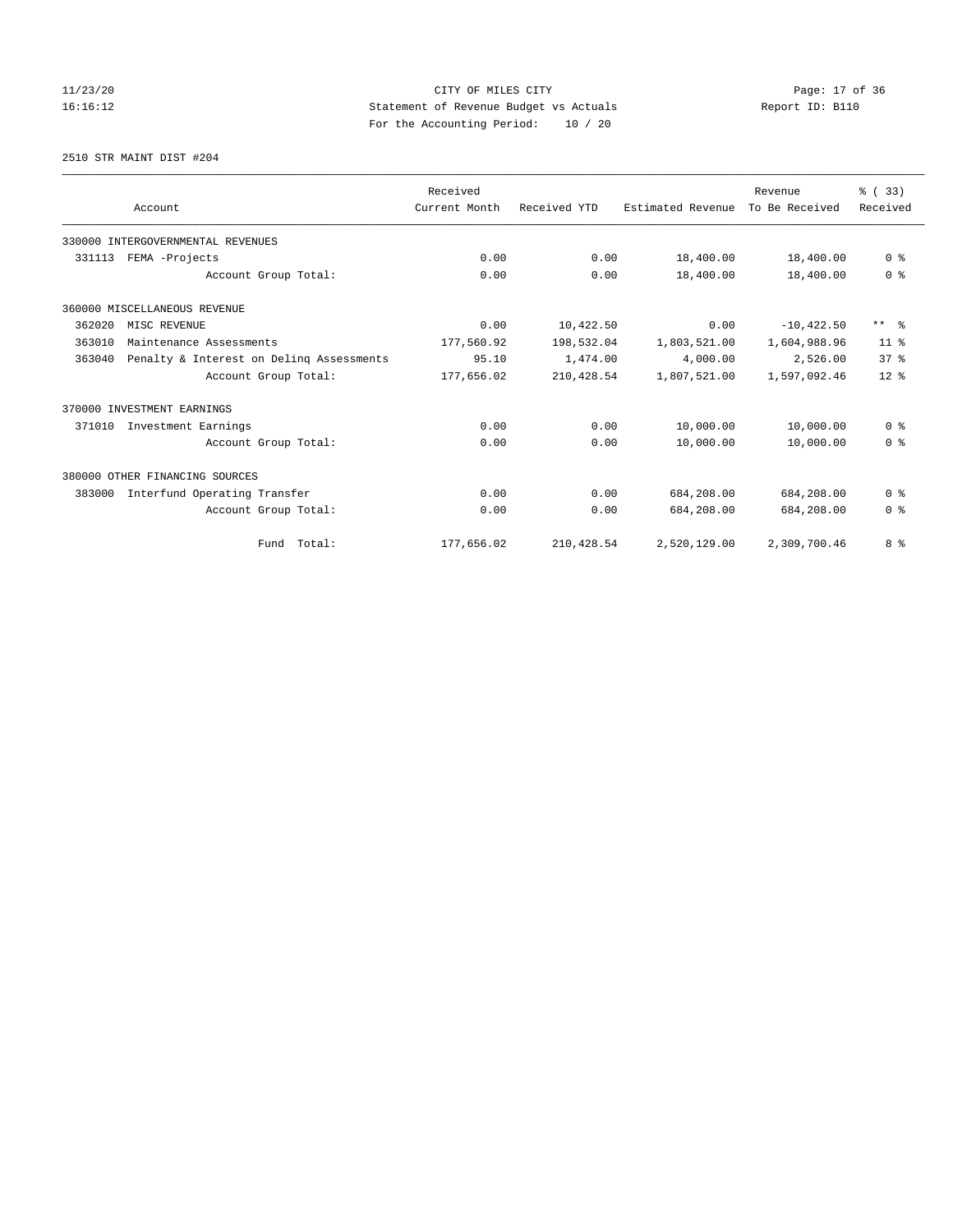# 11/23/20 Page: 18 of 36 16:16:12 Statement of Revenue Budget vs Actuals Report ID: B110 For the Accounting Period: 10 / 20

2520 STR MAINT DIST #205

|        |                                          | Received      |              |                   | Revenue        | % (33)                  |
|--------|------------------------------------------|---------------|--------------|-------------------|----------------|-------------------------|
|        | Account                                  | Current Month | Received YTD | Estimated Revenue | To Be Received | Received                |
|        | 330000 INTERGOVERNMENTAL REVENUES        |               |              |                   |                |                         |
| 331113 | FEMA -Projects                           | 0.00          | 0.00         | 4,600.00          | 4,600.00       | 0 <sup>8</sup>          |
|        | Account Group Total:                     | 0.00          | 0.00         | 4,600.00          | 4,600.00       | 0 <sup>8</sup>          |
|        | 360000 MISCELLANEOUS REVENUE             |               |              |                   |                |                         |
| 362020 | MISC REVENUE                             | 0.00          | 2,544.00     | 0.00              | $-2,544.00$    | $***$ $=$ $\frac{6}{5}$ |
| 363010 | Maintenance Assessments                  | 25,008.48     | 28,655.54    | 207,362.00        | 178,706.46     | $14*$                   |
| 363040 | Penalty & Interest on Deling Assessments | 0.00          | 200.09       | 1,000.00          | 799.91         | $20*$                   |
|        | Account Group Total:                     | 25,008.48     | 31,399.63    | 208,362.00        | 176,962.37     | 15 <sup>°</sup>         |
|        | 370000 INVESTMENT EARNINGS               |               |              |                   |                |                         |
| 371010 | Investment Earnings                      | 0.00          | 0.00         | 4,000.00          | 4,000.00       | 0 <sup>8</sup>          |
|        | Account Group Total:                     | 0.00          | 0.00         | 4,000.00          | 4,000.00       | 0 <sup>8</sup>          |
|        | 380000 OTHER FINANCING SOURCES           |               |              |                   |                |                         |
| 383000 | Interfund Operating Transfer             | 0.00          | 0.00         | 83,878.00         | 83,878.00      | 0 <sup>8</sup>          |
|        | Account Group Total:                     | 0.00          | 0.00         | 83,878.00         | 83,878.00      | 0 <sup>8</sup>          |
|        | Fund Total:                              | 25,008.48     | 31,399.63    | 300,840.00        | 269, 440.37    | $10*$                   |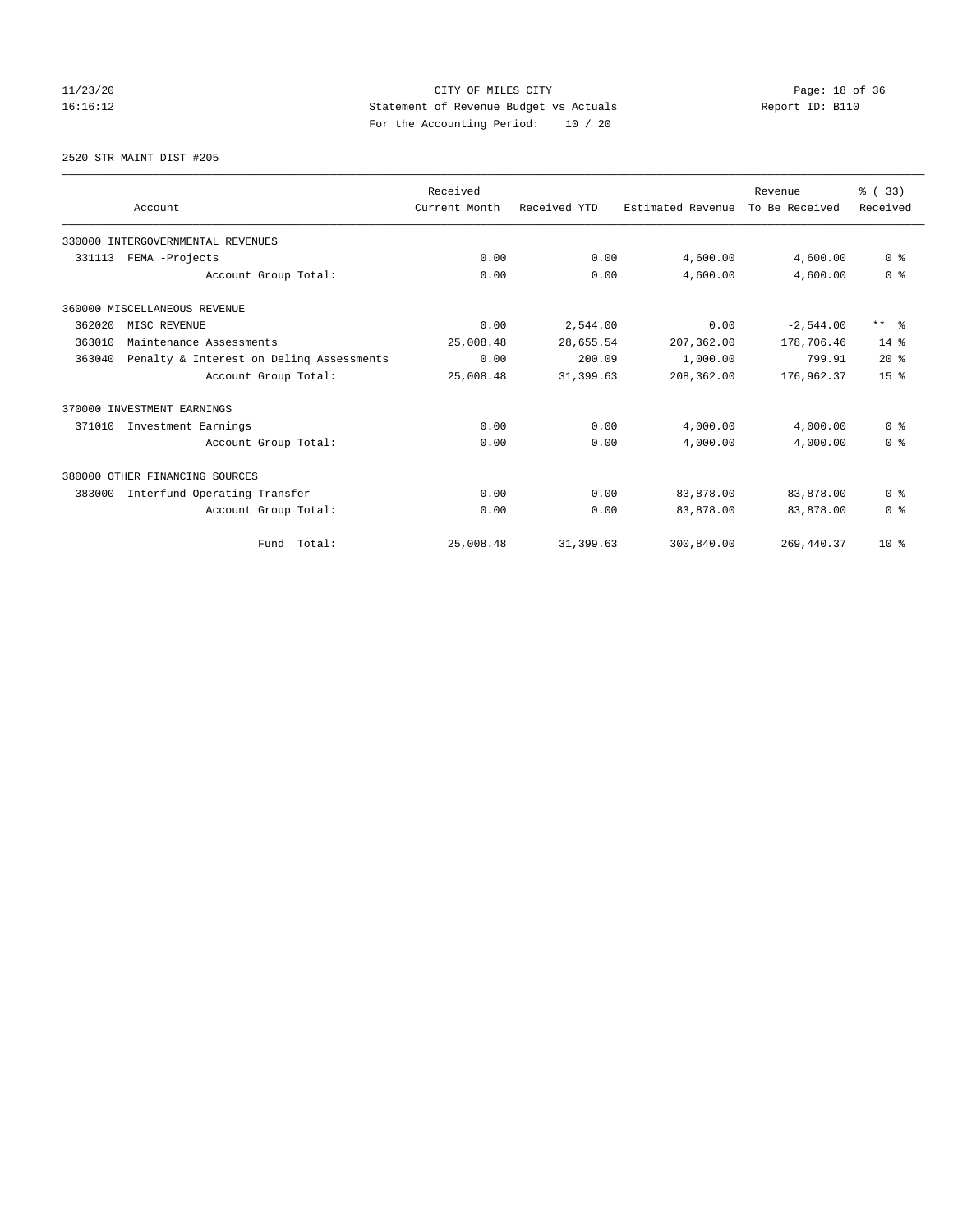# 11/23/20 Page: 19 of 36 16:16:12 Statement of Revenue Budget vs Actuals Report ID: B110 For the Accounting Period: 10 / 20

#### 2540 STR MAINT DIST#207-(MILESTOWN ESTATES)

|        | Account                                  | Received<br>Current Month | Received YTD | Estimated Revenue | Revenue<br>To Be Received | $\frac{1}{6}$ (33)<br>Received |
|--------|------------------------------------------|---------------------------|--------------|-------------------|---------------------------|--------------------------------|
|        | 360000 MISCELLANEOUS REVENUE             |                           |              |                   |                           |                                |
| 363010 | Maintenance Assessments                  | 242.18                    | 242.18       | 4,620.00          | 4,377.82                  | 5 <sup>8</sup>                 |
| 363040 | Penalty & Interest on Deling Assessments | 0.00                      | 0.00         | 20.00             | 20.00                     | 0 <sup>8</sup>                 |
|        | Account Group Total:                     | 242.18                    | 242.18       | 4,640.00          | 4,397.82                  | 5 <sup>8</sup>                 |
| 370000 | INVESTMENT EARNINGS                      |                           |              |                   |                           |                                |
| 371010 | Investment Earnings                      | 0.00                      | 0.00         | 100.00            | 100.00                    | 0 <sup>8</sup>                 |
|        | Account Group Total:                     | 0.00                      | 0.00         | 100.00            | 100.00                    | 0 <sup>8</sup>                 |
|        | Total:<br>Fund                           | 242.18                    | 242.18       | 4,740.00          | 4,497.82                  | 5 <sup>8</sup>                 |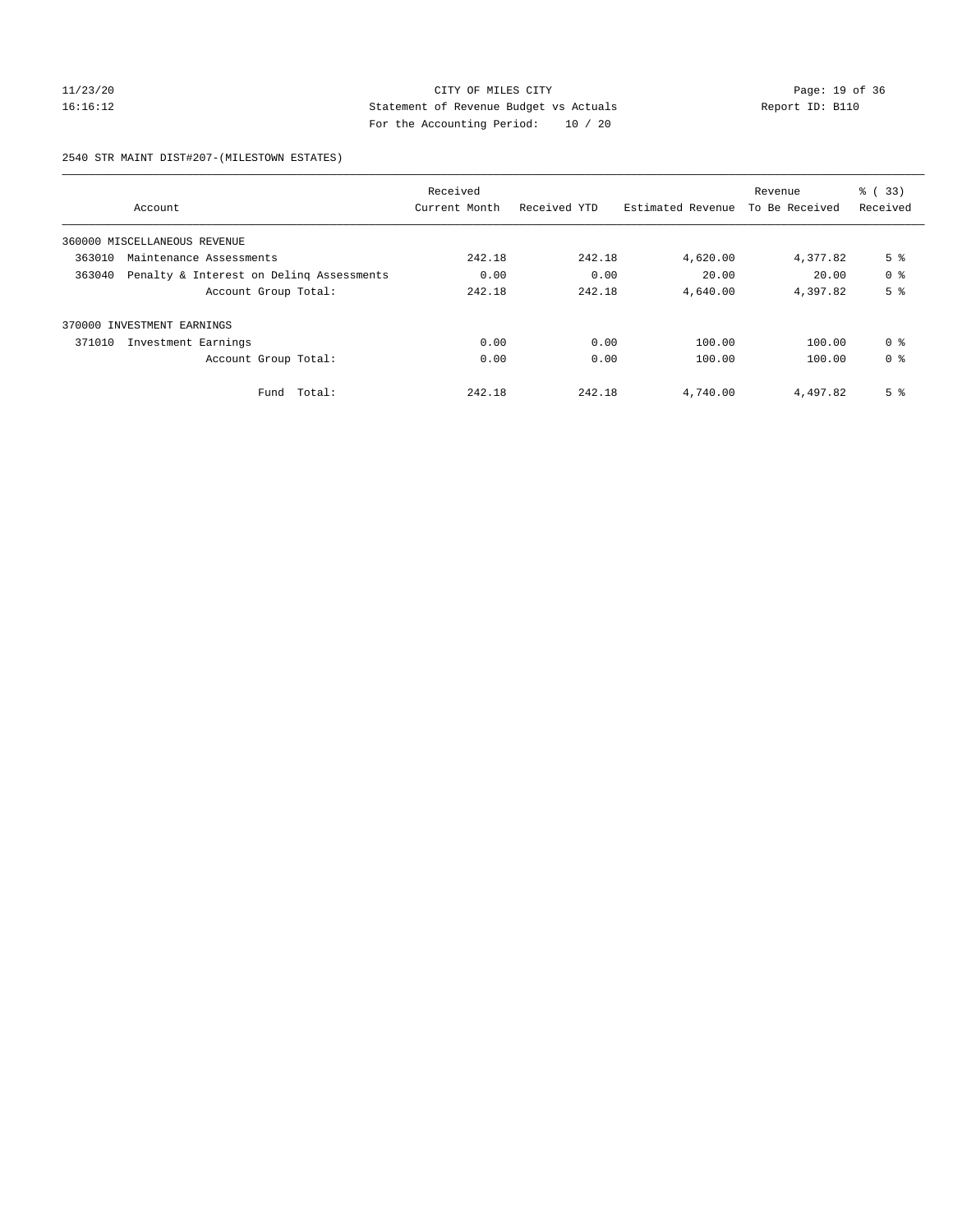# 11/23/20 Page: 20 of 36 16:16:12 Statement of Revenue Budget vs Actuals Report ID: B110 For the Accounting Period: 10 / 20

#### 2701 Fire Grants

| Account                           |                      | Received<br>Current Month | Received YTD | Estimated Revenue | Revenue<br>To Be Received | % (33)<br>Received |
|-----------------------------------|----------------------|---------------------------|--------------|-------------------|---------------------------|--------------------|
| 330000 INTERGOVERNMENTAL REVENUES |                      |                           |              |                   |                           |                    |
| 331113<br>FEMA -Projects          |                      | 0.00                      | 0.00         | 300,000.00        | 300,000.00                | 0 <sup>8</sup>     |
|                                   | Account Group Total: | 0.00                      | 0.00         | 300,000.00        | 300,000.00                | 0 <sup>8</sup>     |
| 360000 MISCELLANEOUS REVENUE      |                      |                           |              |                   |                           |                    |
| 362020<br>MISC REVENUE            |                      | 0.00                      | 0.00         | 24,087.00         | 24,087.00                 | 0 <sup>8</sup>     |
| 365040<br>DONATIONS-FIRE/AMB      |                      | 0.00                      | 0.00         | 350.00            | 350.00                    | 0 <sup>8</sup>     |
| 367000<br>Sale of Junk or Salvage |                      | 0.00                      | 0.00         | 1,000.00          | 1,000.00                  | 0 <sup>8</sup>     |
|                                   | Account Group Total: | 0.00                      | 0.00         | 25,437.00         | 25,437.00                 | 0 <sup>8</sup>     |
|                                   | Total:<br>Fund       | 0.00                      | 0.00         | 325, 437.00       | 325, 437, 00              | 0 <sup>8</sup>     |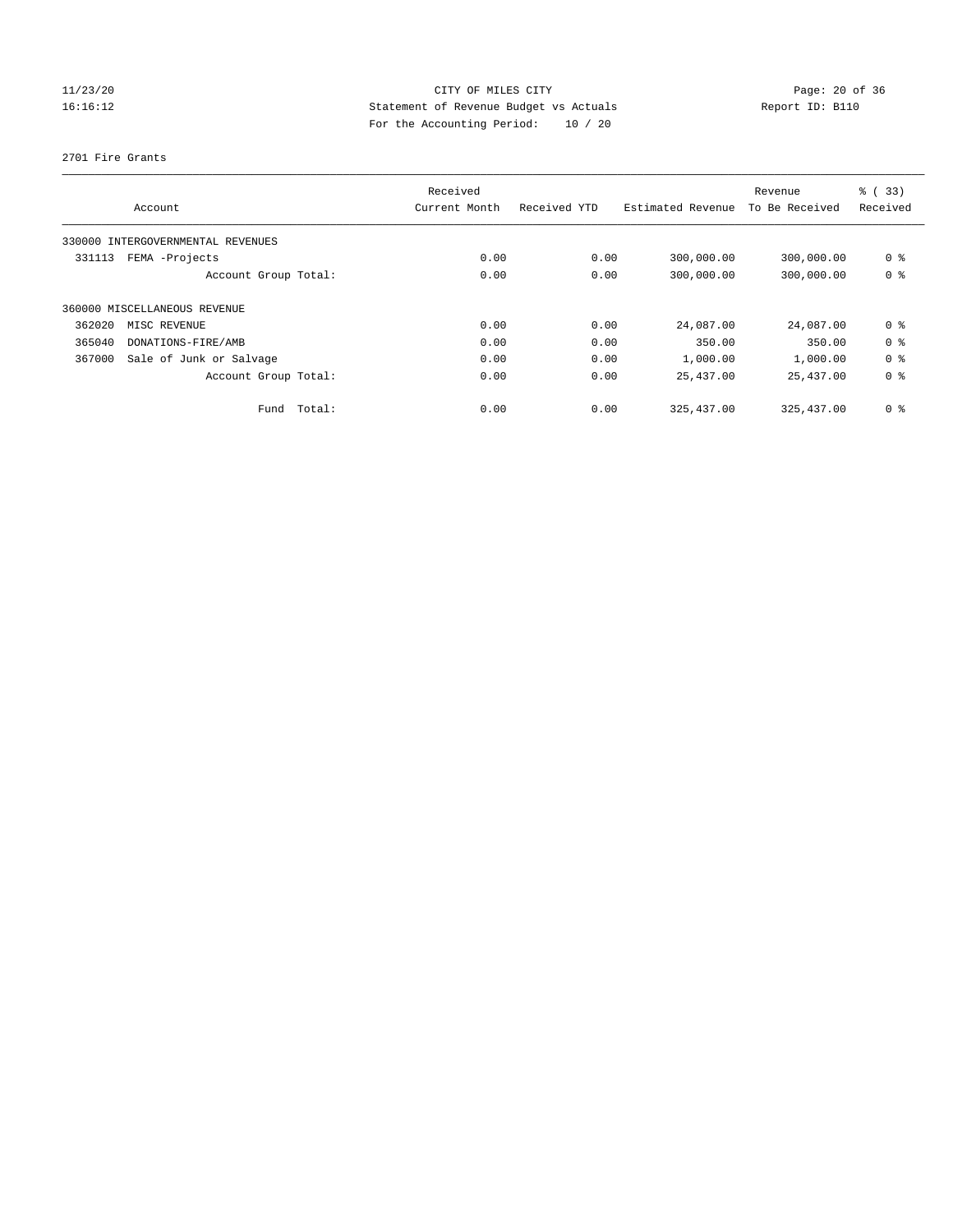# 11/23/20 Page: 21 of 36 CITY OF MILES CITY CHANGES CITY 16:16:12 Statement of Revenue Budget vs Actuals Report ID: B110 For the Accounting Period: 10 / 20

2820 GAS TAX

| Account                              | Received<br>Current Month | Received YTD | Estimated Revenue | Revenue<br>To Be Received | 8 (33)<br>Received |
|--------------------------------------|---------------------------|--------------|-------------------|---------------------------|--------------------|
| 330000 INTERGOVERNMENTAL REVENUES    |                           |              |                   |                           |                    |
| Gasoline Tax Apportionment<br>335040 | 14,184.04                 | 56,736.11    | 170,208.00        | 113,471.89                | $33*$              |
| Account Group Total:                 | 14,184.04                 | 56,736.11    | 170,208.00        | 113,471.89                | $33*$              |
| Total:<br>Fund                       | 14,184.04                 | 56,736.11    | 170,208.00        | 113,471.89                | $33*$              |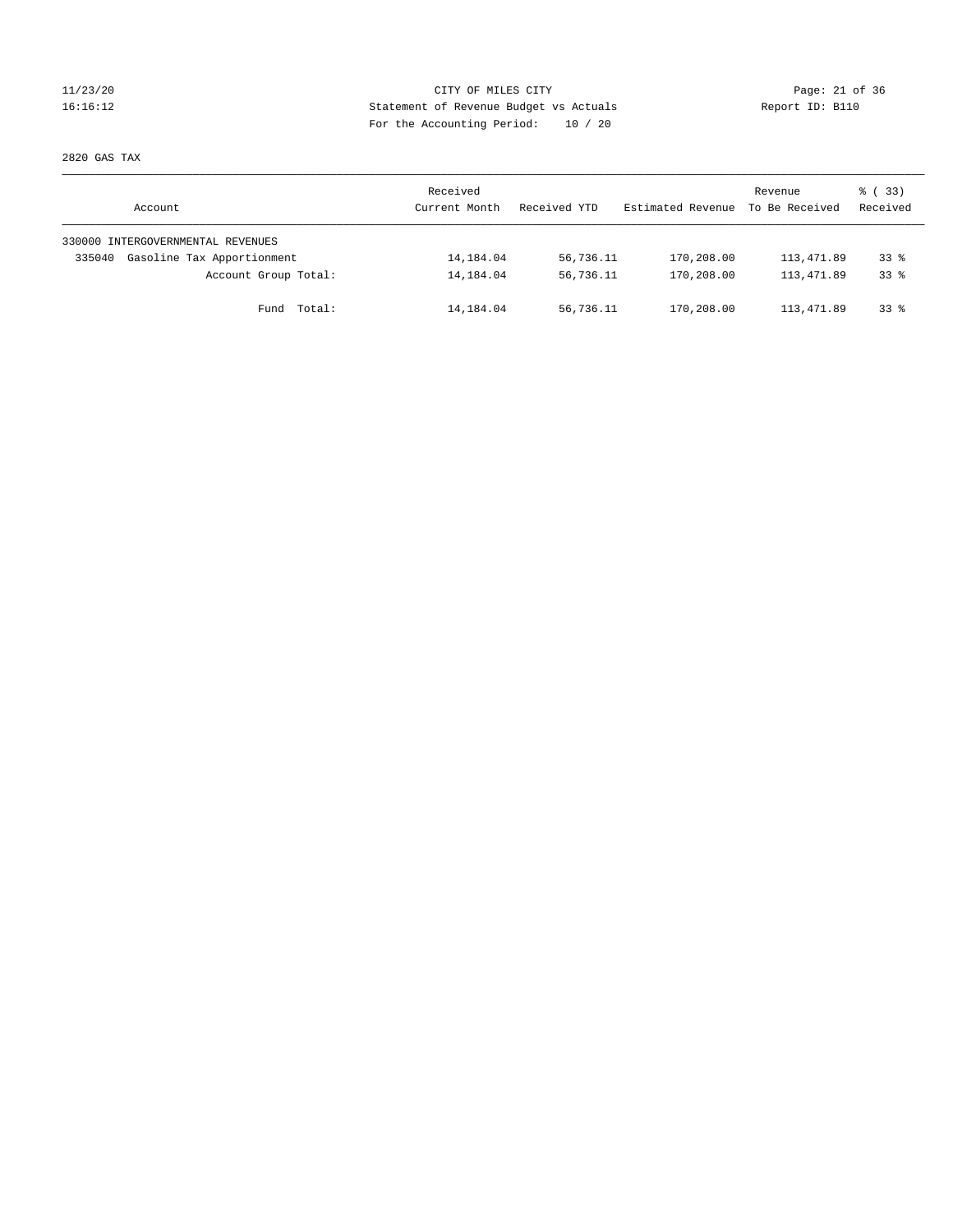# 11/23/20 Page: 22 of 36 16:16:12 Statement of Revenue Budget vs Actuals Report ID: B110 For the Accounting Period: 10 / 20

#### 2821 HB473- Fuel Tax

|                                        | Received      |              | Revenue           | % (33)         |                |
|----------------------------------------|---------------|--------------|-------------------|----------------|----------------|
| Account                                | Current Month | Received YTD | Estimated Revenue | To Be Received | Received       |
| 330000 INTERGOVERNMENTAL REVENUES      |               |              |                   |                |                |
| 335041<br>HB473                        | 0.00          | 0.00         | 100,000.00        | 100,000.00     | 0 <sup>8</sup> |
| Account Group Total:                   | 0.00          | 0.00         | 100,000.00        | 100,000.00     | 0 <sup>8</sup> |
| 380000 OTHER FINANCING SOURCES         |               |              |                   |                |                |
| Interfund Operating Transfer<br>383000 | 0.00          | 0.00         | 5,000.00          | 5,000.00       | 0 <sup>8</sup> |
| Account Group Total:                   | 0.00          | 0.00         | 5,000.00          | 5,000.00       | 0 <sup>8</sup> |
| Total:<br>Fund                         | 0.00          | 0.00         | 105,000.00        | 105,000.00     | 0 %            |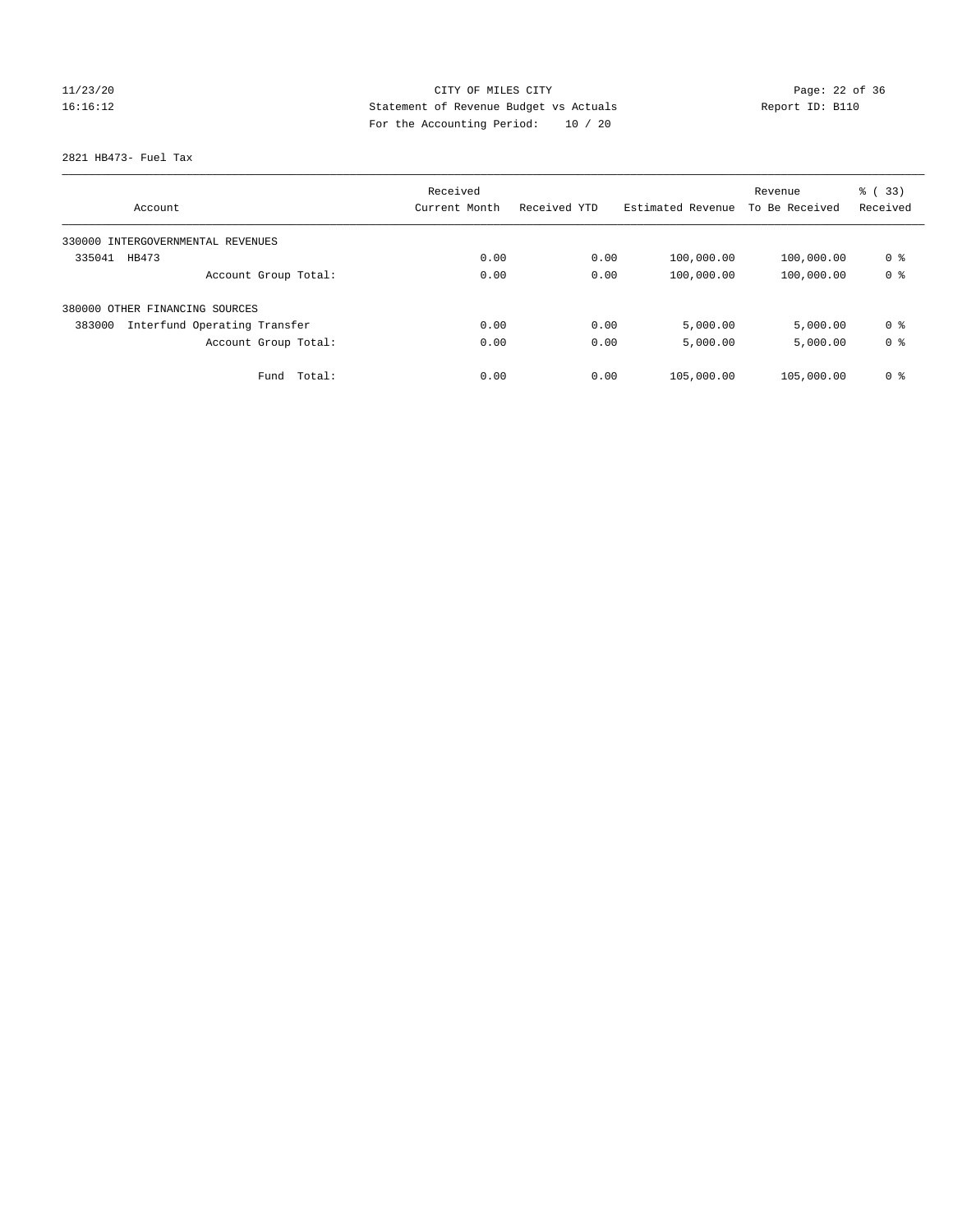# 11/23/20 Page: 23 of 36 16:16:12 Statement of Revenue Budget vs Actuals Report ID: B110 For the Accounting Period: 10 / 20

2850 Southeastern Montana Dispatch-911

|                                      | Received      |              |                   | Revenue        | % (33)             |
|--------------------------------------|---------------|--------------|-------------------|----------------|--------------------|
| Account                              | Current Month | Received YTD | Estimated Revenue | To Be Received | Received           |
| INTERGOVERNMENTAL REVENUES<br>330000 |               |              |                   |                |                    |
| Basic 911 Funds<br>335080            | 0.00          | 47,935.32    | 201,000.00        | 153,064.68     | $24$ $\frac{6}{3}$ |
| Account Group Total:                 | 0.00          | 47,935.32    | 201,000.00        | 153,064.68     | $24$ $%$           |
| 370000 INVESTMENT EARNINGS           |               |              |                   |                |                    |
| 371010<br>Investment Earnings        | 0.00          | 0.00         | 9,051.00          | 9,051.00       | 0 ક                |
| Account Group Total:                 | 0.00          | 0.00         | 9,051.00          | 9,051.00       | 0 <sup>8</sup>     |
| Total:<br>Fund                       | 0.00          | 47,935.32    | 210,051.00        | 162, 115.68    | $23*$              |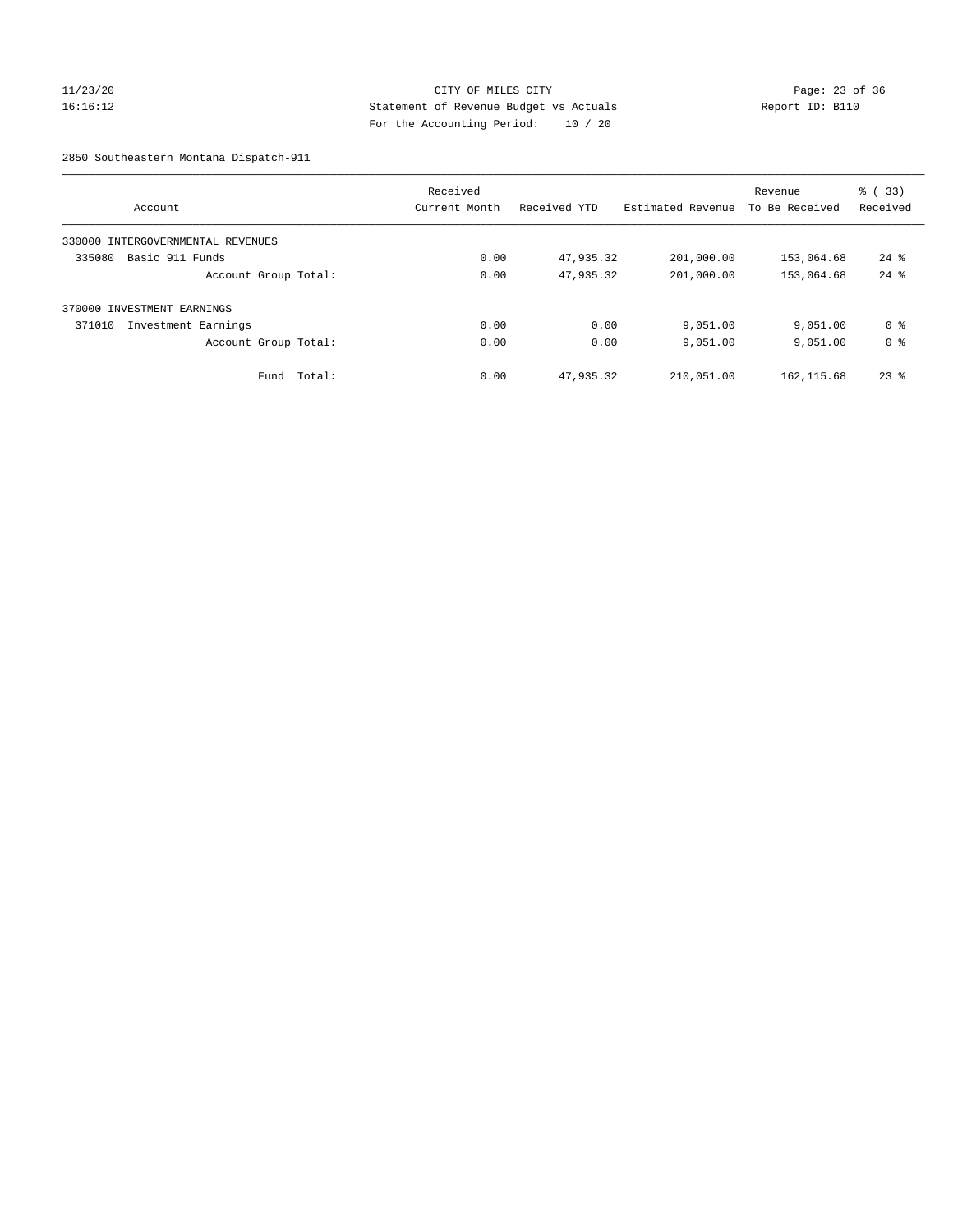# 11/23/20 Page: 24 of 36 16:16:12 Statement of Revenue Budget vs Actuals Report ID: B110 For the Accounting Period: 10 / 20

2880 LIBRARY GRANTS

|        | Account                           | Received<br>Current Month | Received YTD | Estimated Revenue | Revenue<br>To Be Received | % (33)<br>Received |
|--------|-----------------------------------|---------------------------|--------------|-------------------|---------------------------|--------------------|
|        | 330000 INTERGOVERNMENTAL REVENUES |                           |              |                   |                           |                    |
| 334100 | Library - State Aid               | 5,398.69                  | 5,398.69     | 5,399.00          | 0.31                      | $100*$             |
| 334101 | HB#193-Interlibrary Loan Reimb    | 0.00                      | 0.00         | 5,000.00          | 5,000.00                  | 0 <sup>8</sup>     |
| 334104 | Sagebrush Fed Headquarters        | 0.00                      | 0.00         | 5,757.00          | 5,757.00                  | 0 <sup>8</sup>     |
| 334105 | Sagebrush Fed/Coal Sev Tax        | 5,756.23                  | 5,756.23     | 0.00              | $-5.756.23$               | ** 8               |
|        | Account Group Total:              | 11, 154.92                | 11, 154.92   | 16,156.00         | 5,001.08                  | 69 %               |
|        | Total:<br>Fund                    | 11, 154.92                | 11,154.92    | 16,156.00         | 5,001.08                  | 69 %               |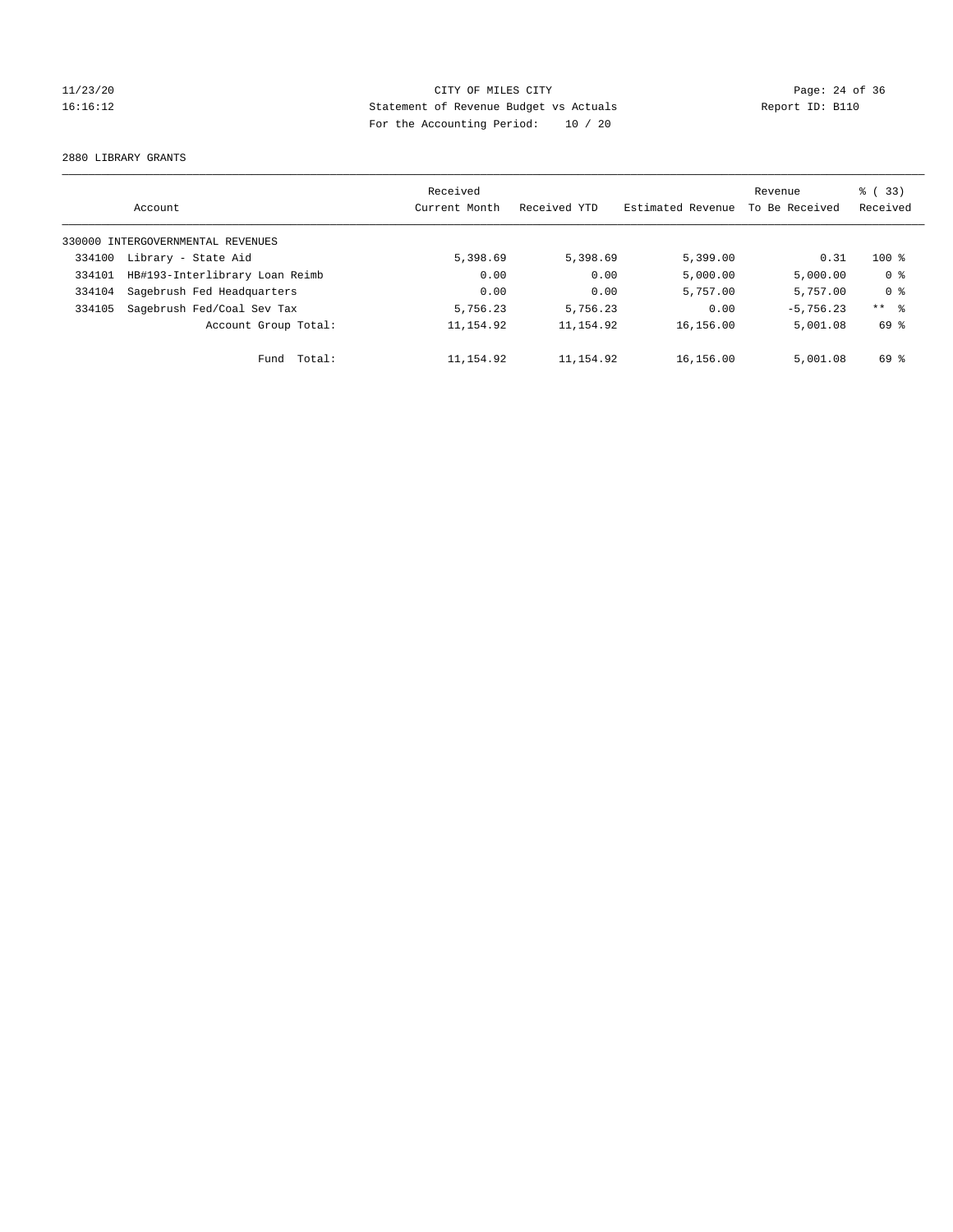# 11/23/20 Page: 25 of 36 16:16:12 Statement of Revenue Budget vs Actuals Report ID: B110 For the Accounting Period: 10 / 20

2935 Historic Preservation

|                                        | Received      |              |                   | Revenue        | % (33)         |
|----------------------------------------|---------------|--------------|-------------------|----------------|----------------|
| Account                                | Current Month | Received YTD | Estimated Revenue | To Be Received | Received       |
| 330000 INTERGOVERNMENTAL REVENUES      |               |              |                   |                |                |
| 334000<br>State Grants                 | 0.00          | 0.00         | 6,000.00          | 6,000.00       | 0 %            |
| Account Group Total:                   | 0.00          | 0.00         | 6,000.00          | 6,000.00       | 0 <sup>8</sup> |
| 380000 OTHER FINANCING SOURCES         |               |              |                   |                |                |
| Interfund Operating Transfer<br>383000 | 0.00          | 0.00         | 3,000.00          | 3,000.00       | 0 <sup>8</sup> |
| Account Group Total:                   | 0.00          | 0.00         | 3,000.00          | 3,000.00       | 0 <sup>8</sup> |
| Total:<br>Fund                         | 0.00          | 0.00         | 9,000.00          | 9.000.00       | 0 <sup>8</sup> |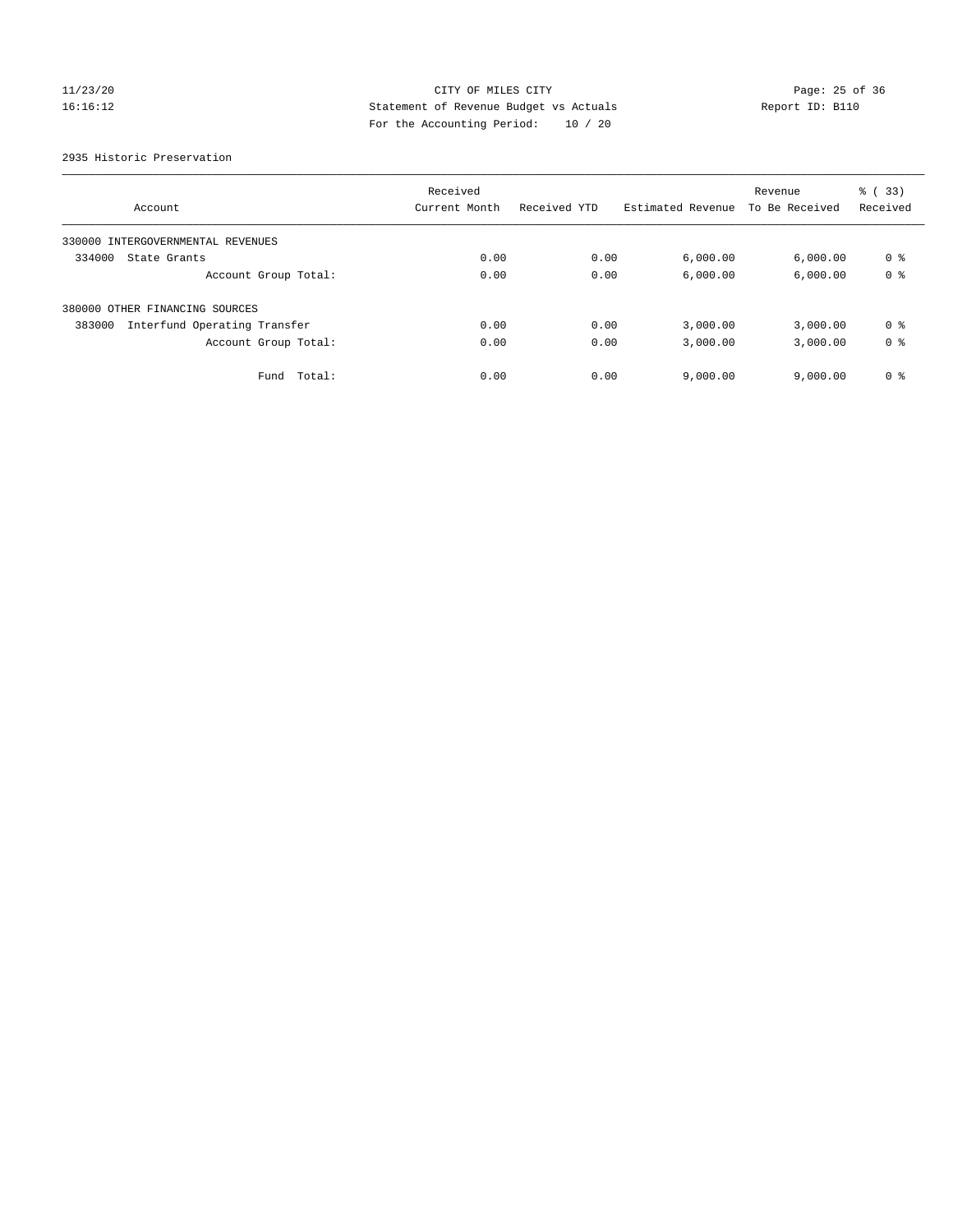# 11/23/20 Page: 26 of 36 CITY OF MILES CITY CHANGES CONTROL PAGE: 26 of 36 16:16:12 Statement of Revenue Budget vs Actuals Report ID: B110 For the Accounting Period: 10 / 20

2985 RETIRED SENIOR VOLUNTEER PROG (RSVP)

|        |                                   | Received      |              |                   | Revenue        | % (33)     |
|--------|-----------------------------------|---------------|--------------|-------------------|----------------|------------|
|        | Account                           | Current Month | Received YTD | Estimated Revenue | To Be Received | Received   |
|        | 330000 INTERGOVERNMENTAL REVENUES |               |              |                   |                |            |
| 331165 | RSVP FEDERAL GRANTS               | 6,553.95      | 20,978.85    | 86,412.00         | 65, 433. 15    | $24$ %     |
|        | Account Group Total:              | 6,553.95      | 20,978.85    | 86,412.00         | 65, 433. 15    | $24$ $%$   |
|        | 360000 MISCELLANEOUS REVENUE      |               |              |                   |                |            |
| 362020 | MISC REVENUE                      | 0.00          | 285.00       | 18,600.00         | 18,315.00      | $2 \div$   |
| 365000 | Contributions and Donations       | 0.00          | 1,262.29     | 0.00              | $-1, 262.29$   | $***$ $ -$ |
|        | Account Group Total:              | 0.00          | 1,547.29     | 18,600.00         | 17,052.71      | 8 %        |
|        | Total:<br>Fund                    | 6,553.95      | 22,526.14    | 105,012.00        | 82,485.86      | $21*$      |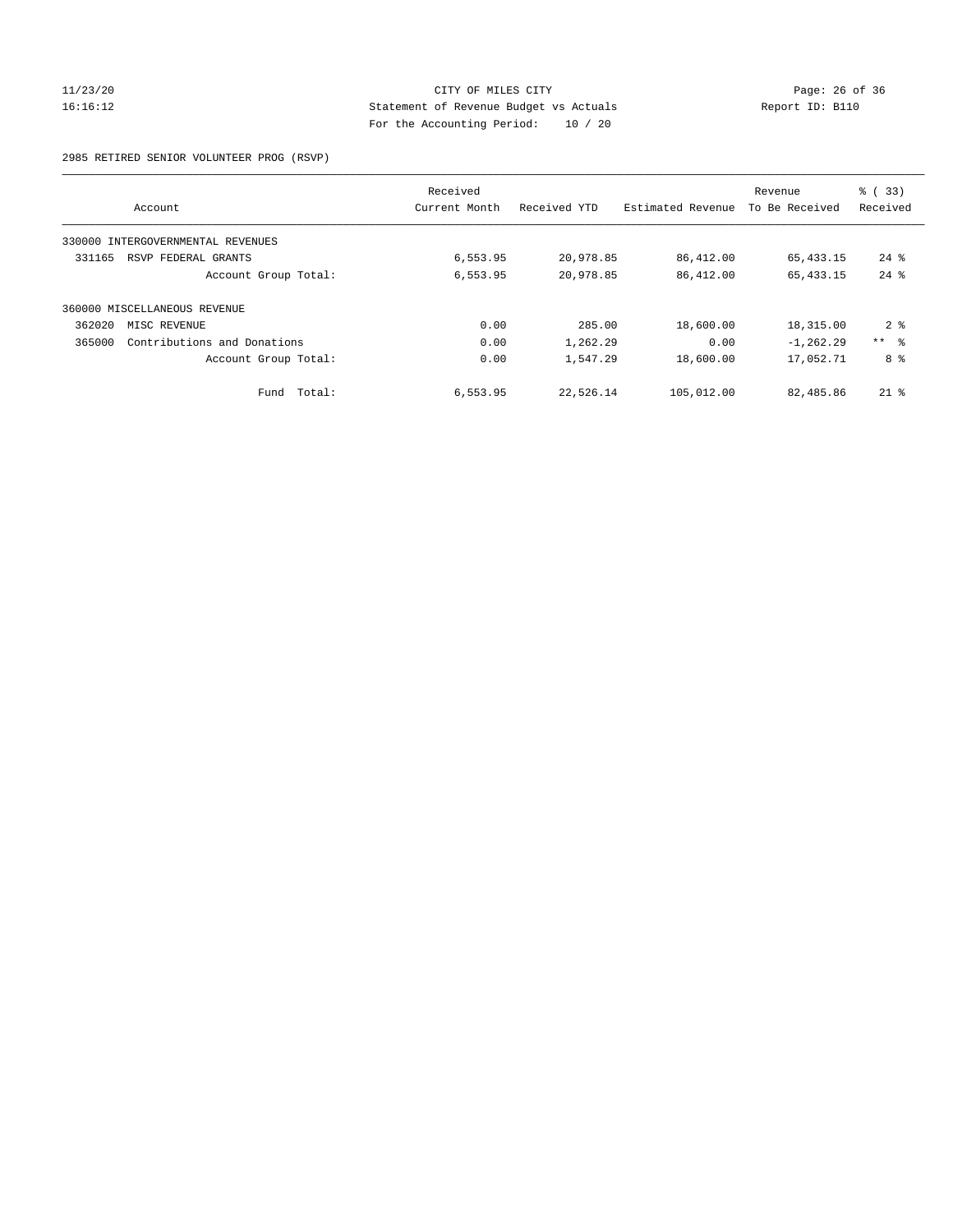# 11/23/20 Page: 27 of 36 16:16:12 Statement of Revenue Budget vs Actuals Report ID: B110 For the Accounting Period: 10 / 20

3301 Judgement Settlement/Southgate

| Account                       | Received<br>Current Month | Received YTD | Estimated Revenue | Revenue<br>To Be Received | $\frac{6}{6}$ (33)<br>Received |
|-------------------------------|---------------------------|--------------|-------------------|---------------------------|--------------------------------|
| 310000 TAXES                  |                           |              |                   |                           |                                |
| Real Property Taxes<br>311010 | 6,342.55                  | 6,342.55     | 101,700.00        | 95, 357.45                | 6 %                            |
| Account Group Total:          | 6,342.55                  | 6,342.55     | 101,700.00        | 95, 357.45                | 6 %                            |
| 360000 MISCELLANEOUS REVENUE  |                           |              |                   |                           |                                |
| 362000<br>Insurance Proceeds  | 0.00                      | 0.00         | 100,000.00        | 100,000.00                | 0 <sup>8</sup>                 |
| Account Group Total:          | 0.00                      | 0.00         | 100,000.00        | 100,000.00                | 0 <sup>8</sup>                 |
| Total:<br>Fund                | 6,342.55                  | 6,342.55     | 201,700.00        | 195, 357.45               | 3 <sup>8</sup>                 |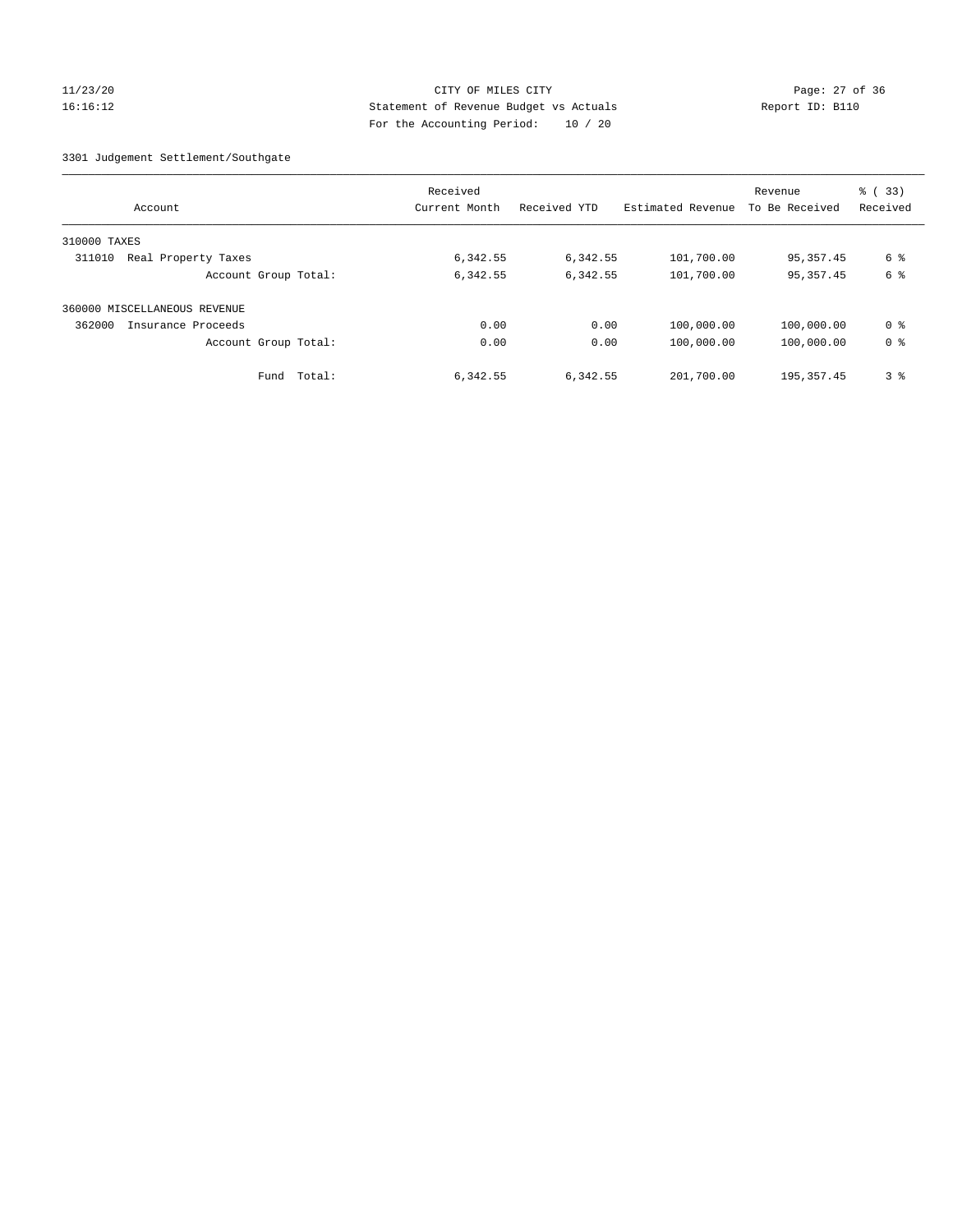# 16:16:12 Statement of Revenue Budget vs Actuals Report ID: B110 For the Accounting Period: 10 / 20

11/23/20 Page: 28 of 36

3670 SID 211

| Account                                           | Received<br>Current Month | Received YTD | Estimated Revenue | Revenue<br>To Be Received | 8 (33)<br>Received |
|---------------------------------------------------|---------------------------|--------------|-------------------|---------------------------|--------------------|
| 360000 MISCELLANEOUS REVENUE                      |                           |              |                   |                           |                    |
| Bond Principal and Interest Assessments<br>363020 | 231.53                    | 231.53       | 3,790.00          | 3,558.47                  | 6 %                |
| Account Group Total:                              | 231.53                    | 231.53       | 3,790.00          | 3,558.47                  | 6 %                |
| Fund Total:                                       | 231.53                    | 231.53       | 3,790.00          | 3,558.47                  | 6 %                |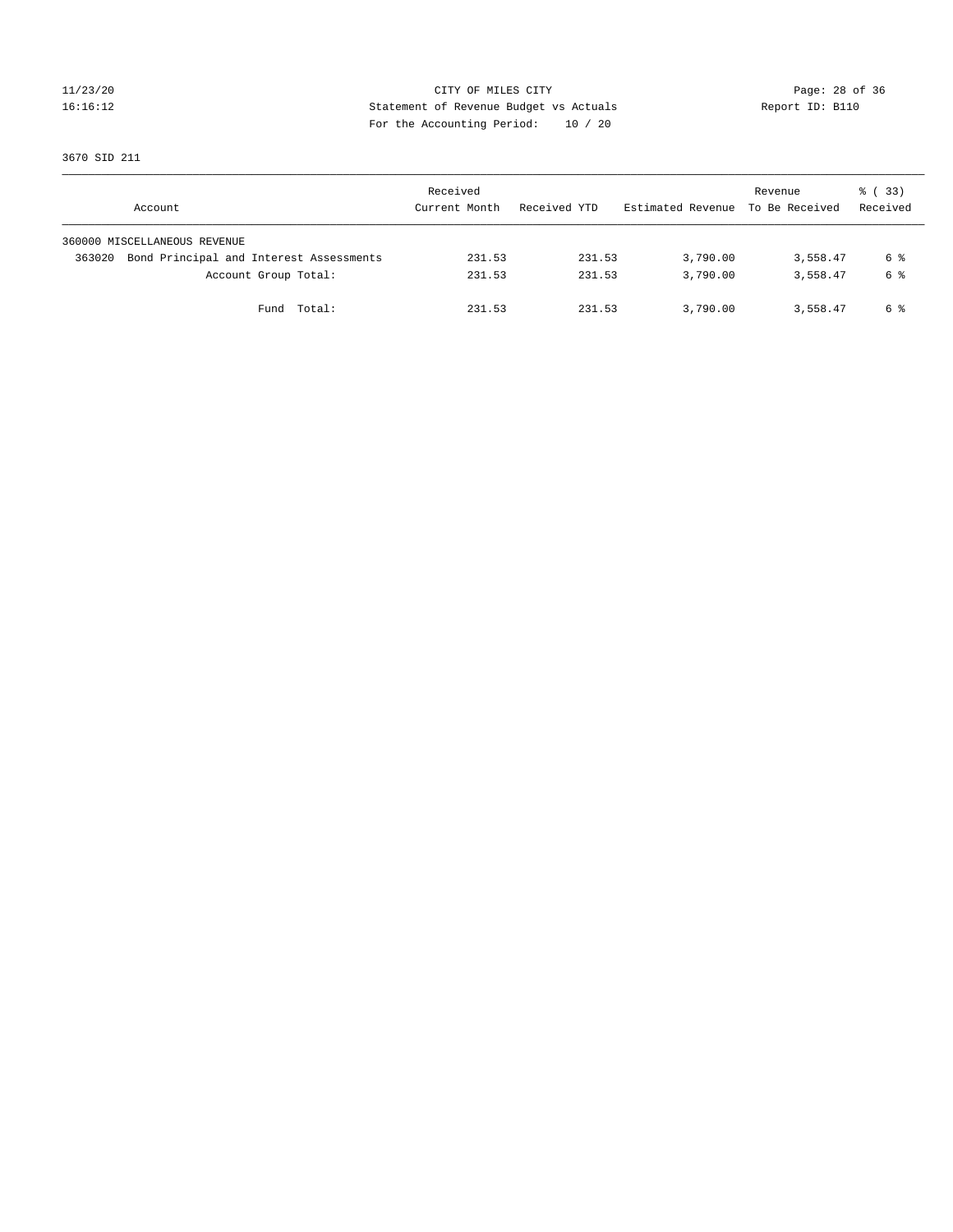# 11/23/20 Page: 29 of 36 16:16:12 Statement of Revenue Budget vs Actuals Report ID: B110 For the Accounting Period: 10 / 20

4000 General Fund Capitol Improvement Fund

| Account                       | Received<br>Current Month | Received YTD | Estimated Revenue | Revenue<br>To Be Received | 8 (33)<br>Received |
|-------------------------------|---------------------------|--------------|-------------------|---------------------------|--------------------|
| 370000 INVESTMENT EARNINGS    |                           |              |                   |                           |                    |
| Investment Earnings<br>371010 | 0.00                      | 0.00         | 900.00            | 900.00                    | 0 %                |
| Account Group Total:          | 0.00                      | 0.00         | 900.00            | 900.00                    | 0 <sup>8</sup>     |
| Fund Total:                   | 0.00                      | 0.00         | 900.00            | 900.00                    | 0 %                |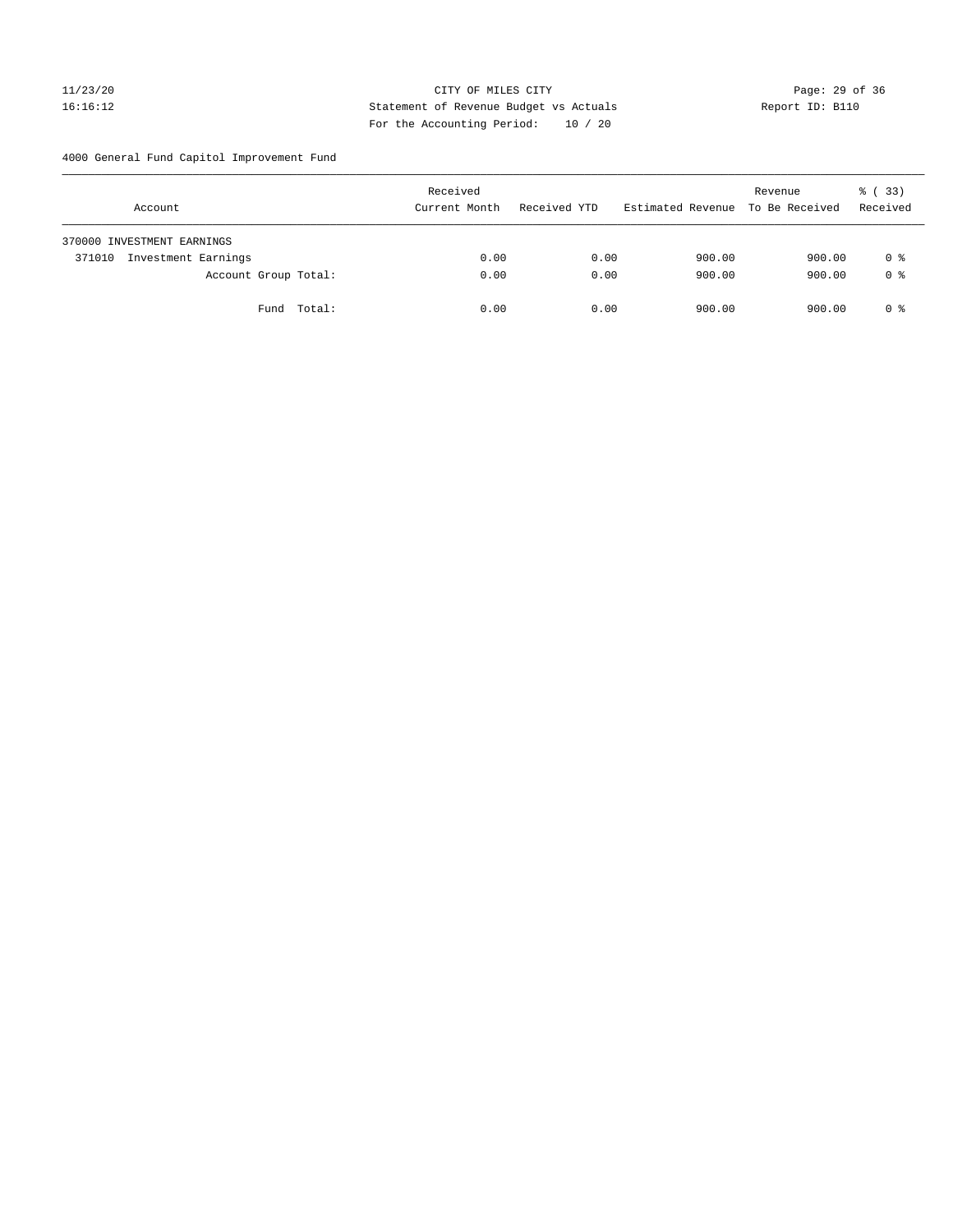# 11/23/20 Page: 30 of 36 CITY OF MILES CITY CHANGES CITY 16:16:12 Statement of Revenue Budget vs Actuals Report ID: B110 For the Accounting Period: 10 / 20

4050 Ambulance Capital Improvement Fund

| Account                           | Received<br>Current Month | Received YTD | Estimated Revenue | Revenue<br>To Be Received | 8 (33)<br>Received |
|-----------------------------------|---------------------------|--------------|-------------------|---------------------------|--------------------|
| 330000 INTERGOVERNMENTAL REVENUES |                           |              |                   |                           |                    |
| 337000<br>Private Grants          | 0.00                      | 0.00         | 350.00            | 350.00                    | 0 %                |
| Account Group Total:              | 0.00                      | 0.00         | 350.00            | 350.00                    | 0 <sup>8</sup>     |
| Fund Total:                       | 0.00                      | 0.00         | 350.00            | 350.00                    | 0 %                |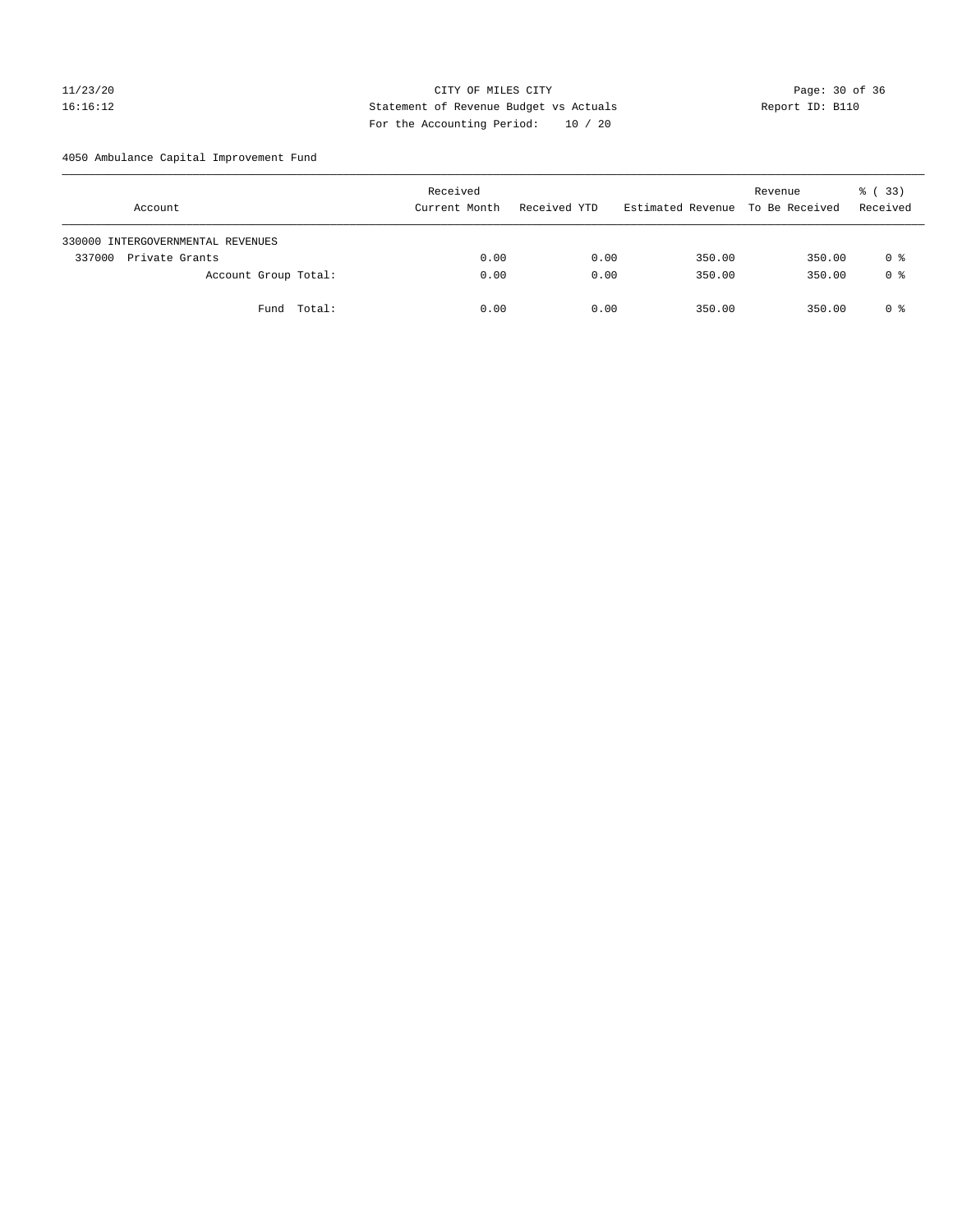# 11/23/20 Page: 31 of 36 CITY OF MILES CITY CHANGES CITY 16:16:12 Statement of Revenue Budget vs Actuals Report ID: B110 For the Accounting Period: 10 / 20

4060 CAPITAL IMPROV-PUBLIC WORKS

|        | Account                            | Received<br>Current Month | Received YTD | Estimated Revenue | Revenue<br>To Be Received | % (33)<br>Received |
|--------|------------------------------------|---------------------------|--------------|-------------------|---------------------------|--------------------|
|        |                                    |                           |              |                   |                           |                    |
|        | 320000 LICENSES AND PERMITS        |                           |              |                   |                           |                    |
| 323040 | Other Miscellaneous Permits        | 0.00                      | 1,050.00     | 4,200.00          | 3,150.00                  | $25$ $%$           |
|        | Account Group Total:               | 0.00                      | 1,050.00     | 4,200.00          | 3,150.00                  | $25$ $%$           |
|        | 340000 Charges for Services        |                           |              |                   |                           |                    |
| 343014 | Street Cleaning                    | 0.00                      | 0.00         | 10,800.00         | 10,800.00                 | 0 <sup>8</sup>     |
| 343016 | Prkg Vio/Off Str-Impnd Fees        | 0.00                      | 0.00         | 500.00            | 500.00                    | 0 <sup>8</sup>     |
| 343018 | Sale of Street & Roadway Materials | 0.00                      | 0.00         | 1,000.00          | 1,000.00                  | 0 <sup>8</sup>     |
|        | Account Group Total:               | 0.00                      | 0.00         | 12,300.00         | 12,300.00                 | 0 <sup>8</sup>     |
|        | 370000 INVESTMENT EARNINGS         |                           |              |                   |                           |                    |
| 371010 | Investment Earnings                | 0.00                      | 0.00         | 6,500.00          | 6,500.00                  | 0 <sup>8</sup>     |
|        | Account Group Total:               | 0.00                      | 0.00         | 6,500.00          | 6,500.00                  | 0 <sup>8</sup>     |
|        | 380000 OTHER FINANCING SOURCES     |                           |              |                   |                           |                    |
| 383000 | Interfund Operating Transfer       | 0.00                      | 0.00         | 75,760.00         | 75,760.00                 | 0 <sup>8</sup>     |
|        | Account Group Total:               | 0.00                      | 0.00         | 75,760.00         | 75,760.00                 | 0 <sup>8</sup>     |
|        | Fund Total:                        | 0.00                      | 1,050.00     | 98,760.00         | 97,710.00                 | 1 <sup>8</sup>     |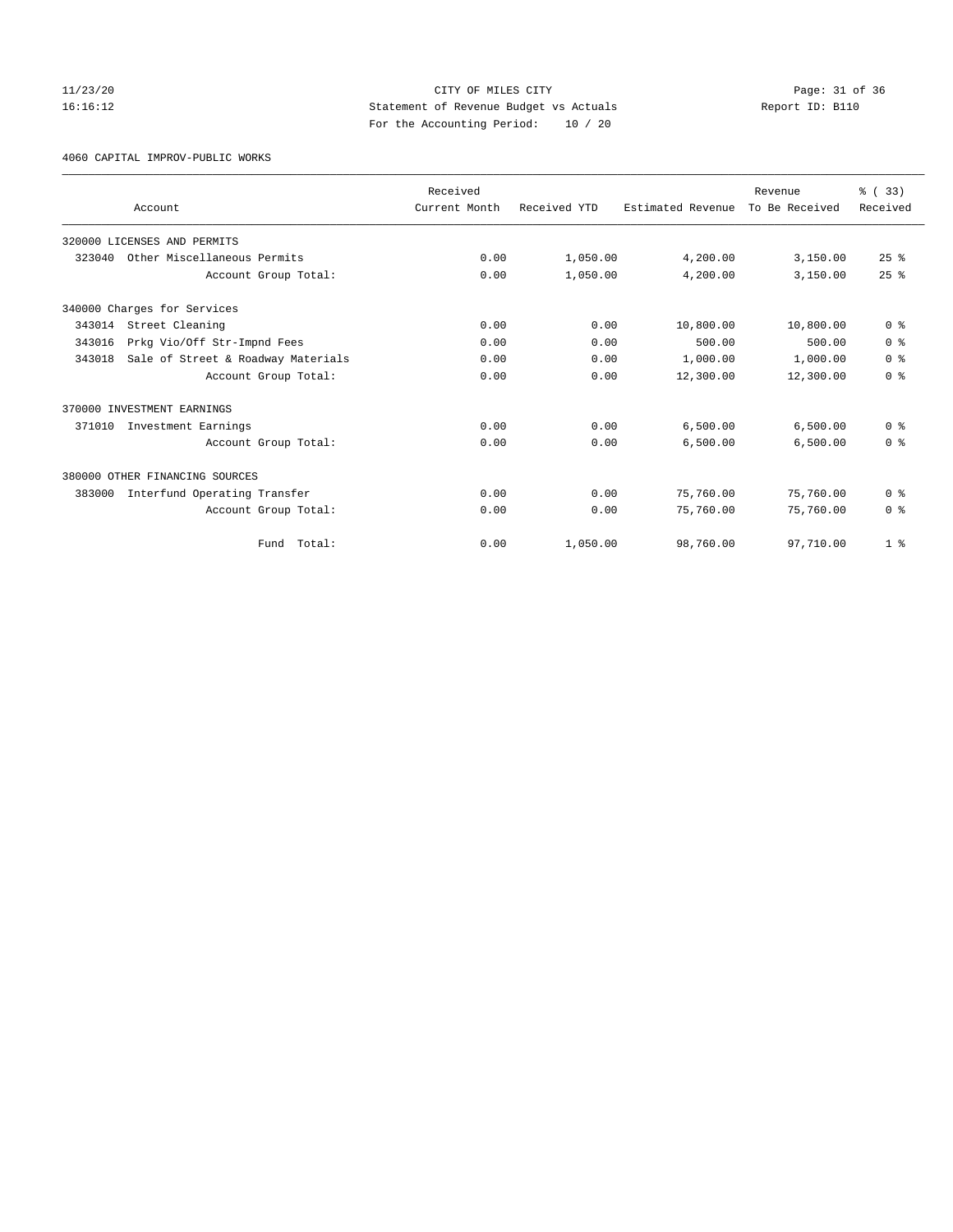# 11/23/20 Page: 32 of 36 16:16:12 Statement of Revenue Budget vs Actuals Report ID: B110 For the Accounting Period: 10 / 20

# 5210 WATER UTILITY

|        | Account                           | Received<br>Current Month | Received YTD | Estimated Revenue | Revenue<br>To Be Received | % (33)<br>Received  |
|--------|-----------------------------------|---------------------------|--------------|-------------------|---------------------------|---------------------|
|        |                                   |                           |              |                   |                           |                     |
|        | 330000 INTERGOVERNMENTAL REVENUES |                           |              |                   |                           |                     |
|        | 334120 TSEP Grant                 | 528,771.92                | 528,771.92   | 750,000.00        | 221, 228.08               | 71 %                |
|        | Account Group Total:              | 528,771.92                | 528,771.92   | 750,000.00        | 221, 228.08               | 71.8                |
|        | 340000 Charges for Services       |                           |              |                   |                           |                     |
|        | 343021 Metered Water Sales        | 179,470.34                | 929,786.40   | 2,028,780.00      | 1,098,993.60              | $46*$               |
| 343022 | Unmetered Water Sales/Chrgoffs    | 0.00                      | 10.66        | 750.00            | 739.34                    | 1 <sup>8</sup>      |
| 343023 | Bulk Water Sales                  | 834.17                    | 2,214.95     | 10,000.00         | 7,785.05                  | $22$ $%$            |
| 343025 | Hookup Fee                        | 35.00                     | 705.00       | 2,500.00          | 1,795.00                  | 28 <sup>8</sup>     |
| 343026 | Water Install/Tap Chrgs/Labor     | 0.00                      | 2,964.43     | 5,000.00          | 2,035.57                  | 59 <sup>8</sup>     |
| 343027 | Chg for Wtr Dept. Serv            | 2,908.61                  | 6,333.23     | 20,000.00         | 13,666.77                 | 328                 |
| 343029 | Curb Stop Replacement Fee         | 3,652.00                  | 14,641.00    | 43,000.00         | 28,359.00                 | $34$ $%$            |
|        | Account Group Total:              | 186,900.12                | 956,655.67   | 2,110,030.00      | 1, 153, 374. 33           | 45%                 |
|        | 360000 MISCELLANEOUS REVENUE      |                           |              |                   |                           |                     |
|        | 362020 MISC REVENUE               | 0.00                      | 160.33       | 0.00              | $-160.33$                 | $\star\star$<br>- 왕 |
|        | Account Group Total:              | 0.00                      | 160.33       | 0.00              | $-160.33$                 | $***$ $ -$          |
|        | 370000 INVESTMENT EARNINGS        |                           |              |                   |                           |                     |
|        | 371010 Investment Earnings        | 0.00                      | 0.00         | 45,000.00         | 45,000.00                 | 0 <sup>8</sup>      |
|        | Account Group Total:              | 0.00                      | 0.00         | 45,000.00         | 45,000.00                 | 0 <sup>8</sup>      |
|        | 380000 OTHER FINANCING SOURCES    |                           |              |                   |                           |                     |
| 383000 | Interfund Operating Transfer      | 0.00                      | 0.00         | 100,000.00        | 100,000.00                | 0 <sup>8</sup>      |
|        | Account Group Total:              | 0.00                      | 0.00         | 100,000.00        | 100,000.00                | 0 %                 |
|        | Fund Total:                       | 715,672.04                | 1,485,587.92 | 3,005,030.00      | 1,519,442.08              | 49 %                |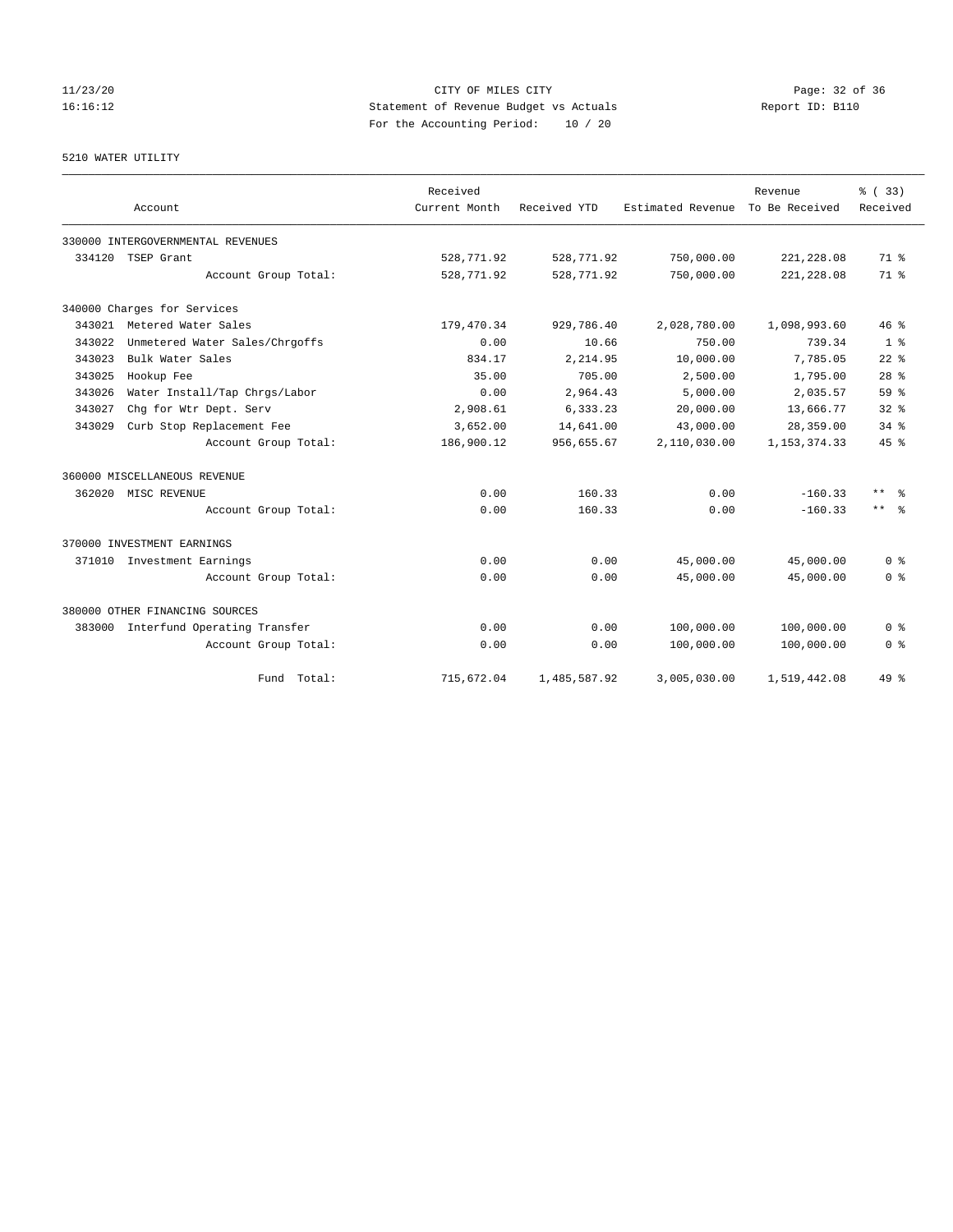# 11/23/20 Page: 33 of 36 16:16:12 Statement of Revenue Budget vs Actuals Report ID: B110 For the Accounting Period: 10 / 20

# 5310 SEWER UTILITY

|        |                                     | Received      |              |                   | Revenue        | % (33)          |
|--------|-------------------------------------|---------------|--------------|-------------------|----------------|-----------------|
|        | Account                             | Current Month | Received YTD | Estimated Revenue | To Be Received | Received        |
|        | 340000 Charges for Services         |               |              |                   |                |                 |
| 341075 | Serv/Cnty-Interlocal Agmt           | 0.00          | 0.00         | 1,500.00          | 1,500.00       | 0 <sup>8</sup>  |
| 343031 | Sewer Service Charges               | 169,878.56    | 690,338.99   | 2,020,810.00      | 1,330,471.01   | $34$ $%$        |
| 343032 | Sewer Installation Charges/Chrgoffs | 0.00          | 10.66        | 1,000.00          | 989.34         | 1 <sup>8</sup>  |
| 343033 | Hookup Fee                          | 0.00          | 240.00       | 1,000.00          | 760.00         | $24$ $%$        |
| 343034 | Treatment Facilities Fees           | 160.00        | 3,470.00     | 2,000.00          | $-1,470.00$    | 174.8           |
| 343036 | Miscellaneous Sewer Revenue (Labor) | 804.00        | 3,410.30     | 15,000.00         | 11,589.70      | $23$ %          |
| 343037 | Baker Road Etc.                     | 1,191.33      | 4,629.30     | 12,000.00         | 7,370.70       | 39 <sup>8</sup> |
|        | Account Group Total:                | 172,033.89    | 702,099.25   | 2,053,310.00      | 1,351,210.75   | $34$ $%$        |
|        | 360000 MISCELLANEOUS REVENUE        |               |              |                   |                |                 |
| 361010 | Land Rental                         | 0.00          | 2,873.90     | 2,900.00          | 26.10          | $99*$           |
| 362020 | MISC REVENUE                        | 0.00          | 122.38       | 500.00            | 377.62         | $24$ $%$        |
|        | Account Group Total:                | 0.00          | 2,996.28     | 3,400.00          | 403.72         | 88 %            |
|        | 370000 INVESTMENT EARNINGS          |               |              |                   |                |                 |
| 371010 | Investment Earnings                 | 0.00          | 0.00         | 35,000.00         | 35,000.00      | 0 <sup>8</sup>  |
|        | Account Group Total:                | 0.00          | 0.00         | 35,000.00         | 35,000.00      | 0 <sup>8</sup>  |
|        | Fund Total:                         | 172,033.89    | 705,095.53   | 2,091,710.00      | 1,386,614.47   | $34$ $%$        |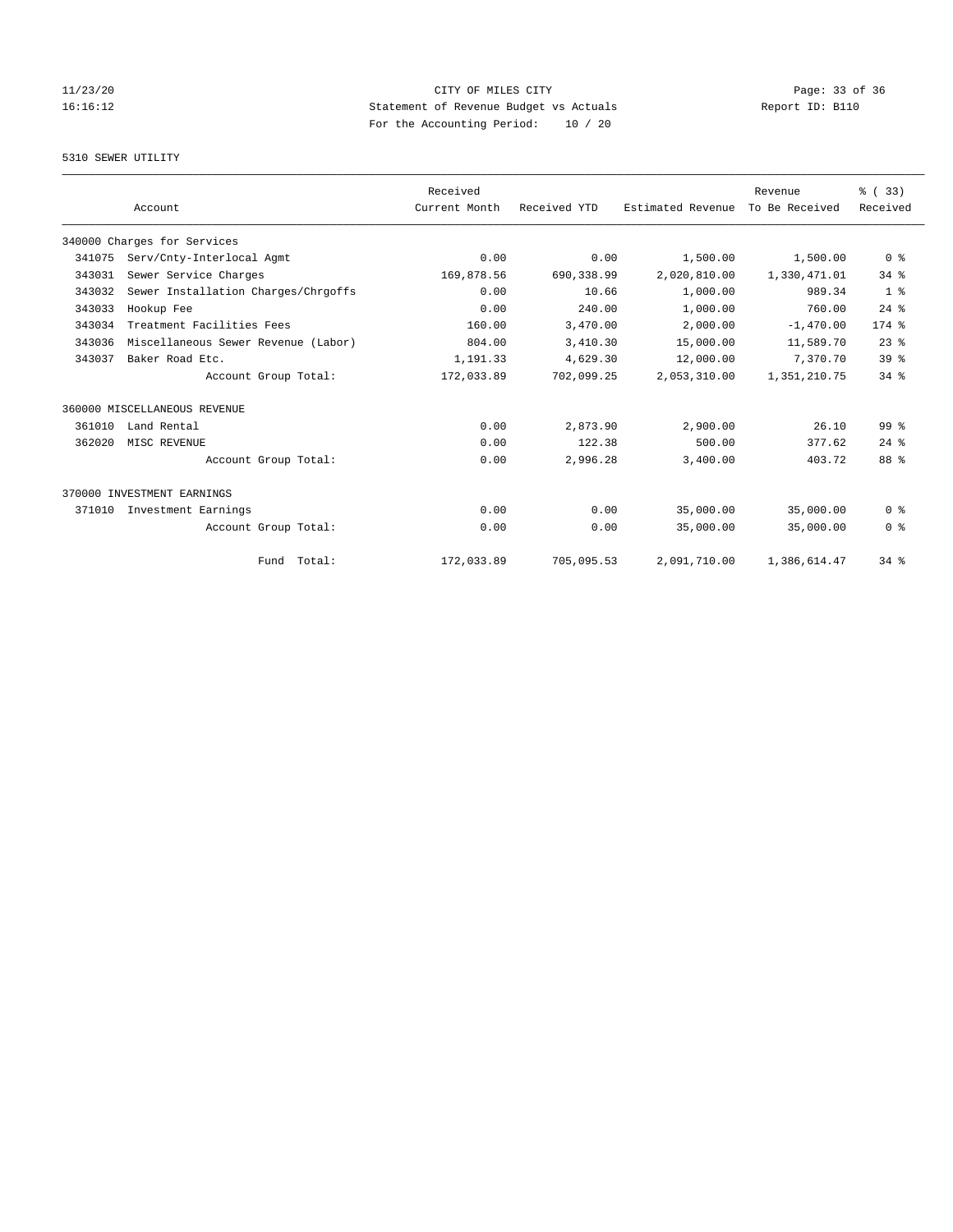# 11/23/20 Page: 34 of 36 16:16:12 Statement of Revenue Budget vs Actuals Report ID: B110 For the Accounting Period: 10 / 20

5510 AMBULANCE FUND

|              | Account                                | Received<br>Current Month | Received YTD | Estimated Revenue | Revenue<br>To Be Received | % (33)<br>Received |
|--------------|----------------------------------------|---------------------------|--------------|-------------------|---------------------------|--------------------|
|              |                                        |                           |              |                   |                           |                    |
| 310000 TAXES |                                        |                           |              |                   |                           |                    |
| 311010       | Real Property Taxes                    | 596.62                    | 696.31       | 9,281.00          | 8,584.69                  | 8 %                |
| 311020       | Personal Property Taxes                | 0.79                      | 18.57        | 210.00            | 191.43                    | 9 <sup>8</sup>     |
| 312000       | Penalty & Interest on Delinquent Taxes | 0.36                      | 6.24         | 10.00             | 3.76                      | $62$ $%$           |
|              | Account Group Total:                   | 597.77                    | 721.12       | 9,501.00          | 8,779.88                  | 8 %                |
|              | 330000 INTERGOVERNMENTAL REVENUES      |                           |              |                   |                           |                    |
| 331040       | Medicaid Supplemental Program-State    | 0.00                      | 0.00         | 12,500.00         | 12,500.00                 | 0 <sup>8</sup>     |
| 331113       | FEMA -Projects                         | 0.00                      | 0.00         | 50,000.00         | 50,000.00                 | 0 <sup>8</sup>     |
| 331993       | COVID-19 Federal Stimulus              | 0.00                      | 11,051.17    | 0.00              | $-11,051.17$              | $***$ $ -$         |
| 334993       | COVID-19 State Stimulus                | 0.00                      | 0.00         | 11,052.00         | 11,052.00                 | 0 <sup>8</sup>     |
|              | Account Group Total:                   | 0.00                      | 11,051.17    | 73,552.00         | 62,500.83                 | 15 <sup>°</sup>    |
|              | 340000 Charges for Services            |                           |              |                   |                           |                    |
| 341075       | Serv/Cnty-Interlocal Agmt              | 0.00                      | 0.00         | 55,187.00         | 55,187.00                 | 0 <sup>8</sup>     |
| 342026       | Ambulance Charges                      | 71,548.99                 | 347,929.54   | 1,333,694.00      | 985,764.46                | 26%                |
| 342027       | Ambulance Standby                      | $-495.00$                 | 3,005.00     | 4,000.00          | 995.00                    | 75%                |
|              | Account Group Total:                   | 71,053.99                 | 350,934.54   | 1,392,881.00      | 1,041,946.46              | 25%                |
|              | 360000 MISCELLANEOUS REVENUE           |                           |              |                   |                           |                    |
| 362020       | MISC REVENUE                           | 1,023.79                  | 1,023.79     | 500.00            | $-523.79$                 | 205%               |
| 366010       | Misc- From Charge off Accts            | 987.35                    | 14,832.87    | 5,000.00          | $-9,832.87$               | $297$ %            |
| 367000       | Sale of Junk or Salvage                | 0.00                      | 0.00         | 500.00            | 500.00                    | 0 <sup>8</sup>     |
|              | Account Group Total:                   | 2,011.14                  | 15,856.66    | 6,000.00          | $-9,856.66$               | $264$ $%$          |
|              | Fund Total:                            | 73,662.90                 | 378,563.49   | 1,481,934.00      | 1,103,370.51              | 26%                |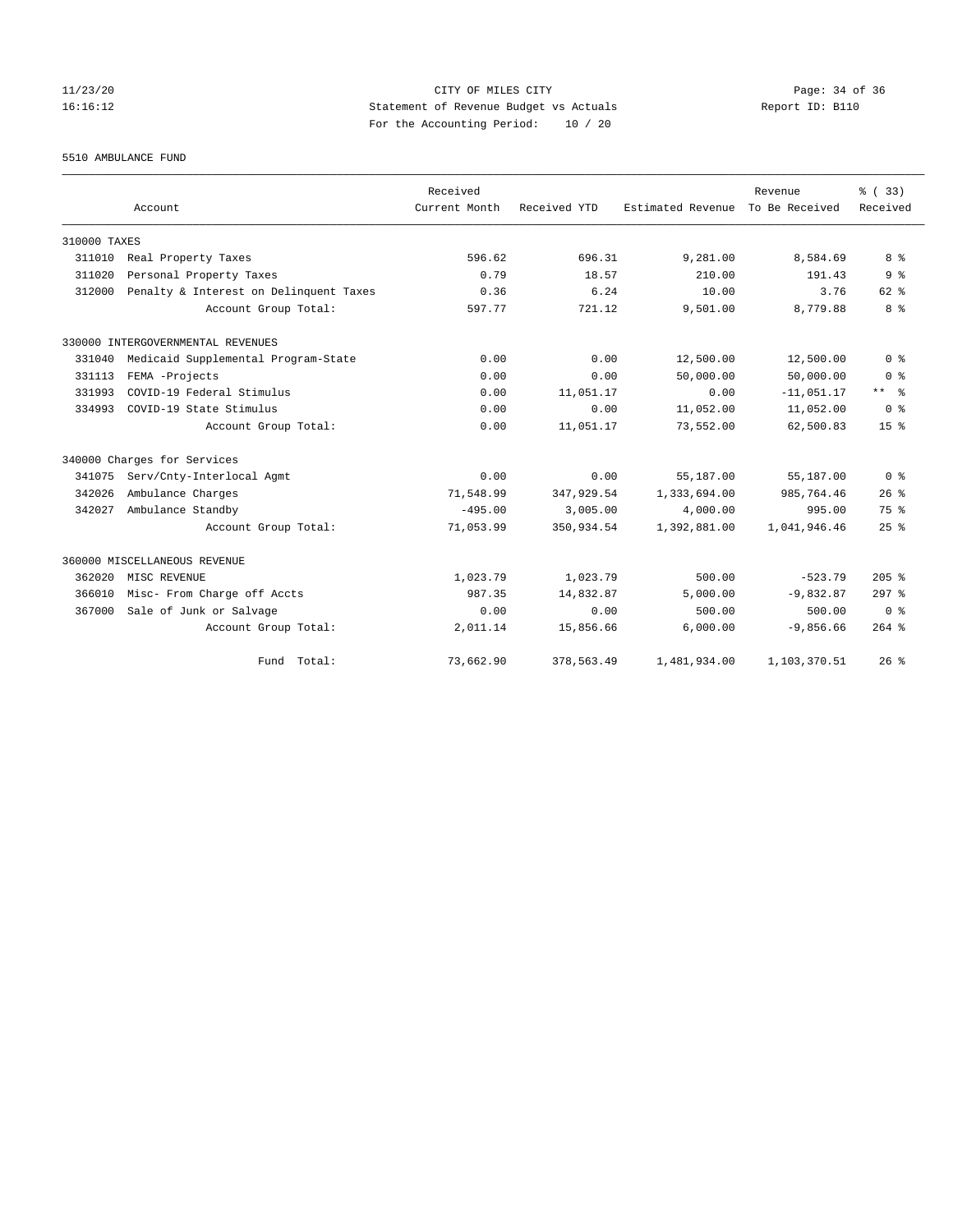# 11/23/20 Page: 35 of 36 Page: 35 of 36 Page: 35 of 36 Page: 35 of 36 Page: 35 of 36 Page: 35 of 36 Page: 35 of 36 16:16:12 Statement of Revenue Budget vs Actuals Report ID: B110 For the Accounting Period: 10 / 20

5610 AIRPORT OPERATING

|              |                                        | Received      |              |                                  | Revenue       | % (33)          |
|--------------|----------------------------------------|---------------|--------------|----------------------------------|---------------|-----------------|
|              | Account                                | Current Month | Received YTD | Estimated Revenue To Be Received |               | Received        |
| 310000 TAXES |                                        |               |              |                                  |               |                 |
| 311010       | Real Property Taxes                    | 895.07        | 1,044.63     | 13,922.00                        | 12,877.37     | 8 %             |
| 311020       | Personal Property Taxes                | 1.20          | 27.87        | 316.00                           | 288.13        | 9 <sup>8</sup>  |
| 312000       | Penalty & Interest on Delinquent Taxes | 0.54          | 9.36         | 40.00                            | 30.64         | $23$ $%$        |
|              | Account Group Total:                   | 896.81        | 1,081.86     | 14,278.00                        | 13, 196. 14   | 8 %             |
|              | 330000 INTERGOVERNMENTAL REVENUES      |               |              |                                  |               |                 |
|              | 331126 AIP 018-2019                    | 28,440.00     | 66,526.99    | 197,910.00                       | 131,383.01    | $34$ $%$        |
| 331993       | COVID-19 Federal Stimulus              | 0.00          | 30,000.00    | 30,000.00                        | 0.00          | 100%            |
| 334060       | Coal Board Grant                       | 0.00          | 19,433.96    | 35,400.00                        | 15,966.04     | 55 %            |
|              | Account Group Total:                   | 28,440.00     | 115,960.95   | 263,310.00                       | 147,349.05    | $44*$           |
|              | 340000 Charges for Services            |               |              |                                  |               |                 |
| 341075       | Serv/Cnty-Interlocal Agmt              | 0.00          | 0.00         | 30,000.00                        | 30,000.00     | 0 <sup>8</sup>  |
| 343018       | Sale of Street & Roadway Materials     | 0.00          | 1,064.00     | 1,000.00                         | $-64.00$      | $106$ %         |
| 343061       | Landing Fees                           | 194.25        | 808.50       | 2,000.00                         | 1,191.50      | $40*$           |
| 343062       | Aviation Fuel                          | 54, 128.95    | 354,724.73   | 300,000.00                       | $-54, 724.73$ | $118*$          |
| 343064       | Hangar Rent                            | 5,820.95      | 32,182.34    | 59,000.00                        | 26,817.66     | 55%             |
| 343065       | Building Rentals                       | 1,235.76      | 4,943.04     | 14,000.00                        | 9,056.96      | 35 <sup>8</sup> |
| 343067       | Other - Miscellaneous                  | 106.00        | 40,620.72    | 500.00                           | $-40, 120.72$ | $***$ $%$       |
| 343069       | Ag Contract                            | 0.00          | 0.00         | 11,000.00                        | 11,000.00     | 0 <sup>8</sup>  |
|              | Account Group Total:                   | 61, 485.91    | 434, 343. 33 | 417,500.00                       | $-16,843.33$  | $104$ %         |
|              | 360000 MISCELLANEOUS REVENUE           |               |              |                                  |               |                 |
| 361010       | Land Rental                            | 1,260.54      | 16,292.16    | 20,000.00                        | 3,707.84      | $81$ %          |
| 362020       | MISC REVENUE                           | 0.00          | 22.00        | 350.00                           | 328.00        | 6 %             |
|              | Account Group Total:                   | 1,260.54      | 16, 314.16   | 20,350.00                        | 4,035.84      | $80*$           |
|              | 370000 INVESTMENT EARNINGS             |               |              |                                  |               |                 |
|              | 371010 Investment Earnings             | 0.00          | 0.00         | 2,000.00                         | 2,000.00      | 0 <sup>8</sup>  |
|              | Account Group Total:                   | 0.00          | 0.00         | 2,000.00                         | 2,000.00      | 0 <sup>8</sup>  |
|              | 380000 OTHER FINANCING SOURCES         |               |              |                                  |               |                 |
|              | 381071 MT Aero Loan Hanger 8 Door      | 0.00          | 0.00         | 15,000.00                        | 15,000.00     | 0 %             |
|              | Account Group Total:                   | 0.00          | 0.00         | 15,000.00                        | 15,000.00     | 0 <sup>8</sup>  |
|              | Fund Total:                            | 92,083.26     | 567,700.30   | 732,438.00                       | 164,737.70    | 78 %            |